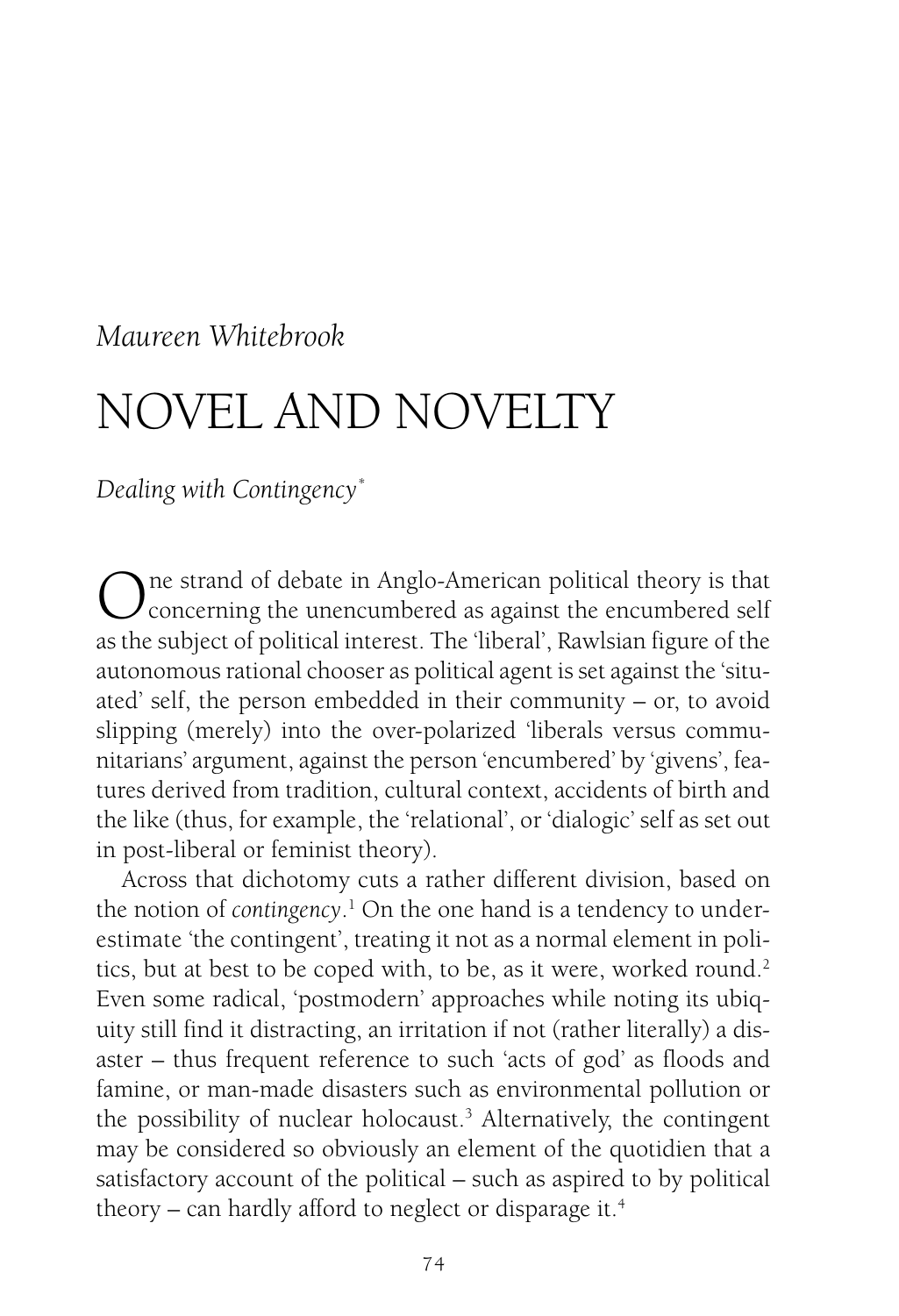Within the context of political literary criticism – the practice of moving between works of literature and thinking about the political – attention to novels, and to their treatment of the lives of characters, and the investigation thereby of narrative identity as a matter of current interest in political theory, leads inexorably to consideration of the role of contingency – especially in the sense of chance or coincidence – on the construction of identity. And contingency can thence be seen to have a direct bearing on political agency.

Various strands of contemporary political theory recognise the contingent elements of identity; but, frequently, they also continue to treat contingency as a *problem* to be contained.5 However, this apparent disjunction in political thought may be related to the question as to whether theory *can* deal with contingency inasmuch as it deals with types rather than characters. In addition, theories of causality, or of intentionality, may seem to be threatened by the *acceptance* of contingency as part of the political story. The narrative contribution, alternatively, suggests that purpose can stem from (the *response* to) contingency. Furthermore, although 'contingency' directs particular attention to the *unpredictability* of politics/political action, contingency is not necessary negative – to be avoided.

In fictional narratives, plots (often) hinge on chance or coincidence. Novels typically revolve around the contingent, especially in the form of chance and coincidence: stories seem to be reliant on those elements, and the development of character includes responses to them. However, that may be discounted as, precisely, 'fictional', as though in 'real life' – in empirical situations of interest to political theorists – contingency cannot, or should not, be allowed such a pivotal role. I suggest that this deprives political theory of an understanding and of a methodological tool to be gained from narrative; and I query the dismissal of the contingent in those theoretical accounts which are inclined to adopt a relatively deterministic attitude to agents' actions, or in those which, less rigidly but equally exclusively, rely on the notion of the rational chooser or strong versions of rational choice theory.<sup>6</sup> Literary narratives show the place of the contingent in 'real lives' and the way in which contingencies may act as the impetus for political action, depicting characters whose achievement of political identity is obtained precisely by way of their response to the contingent. And narrative form indicates how contin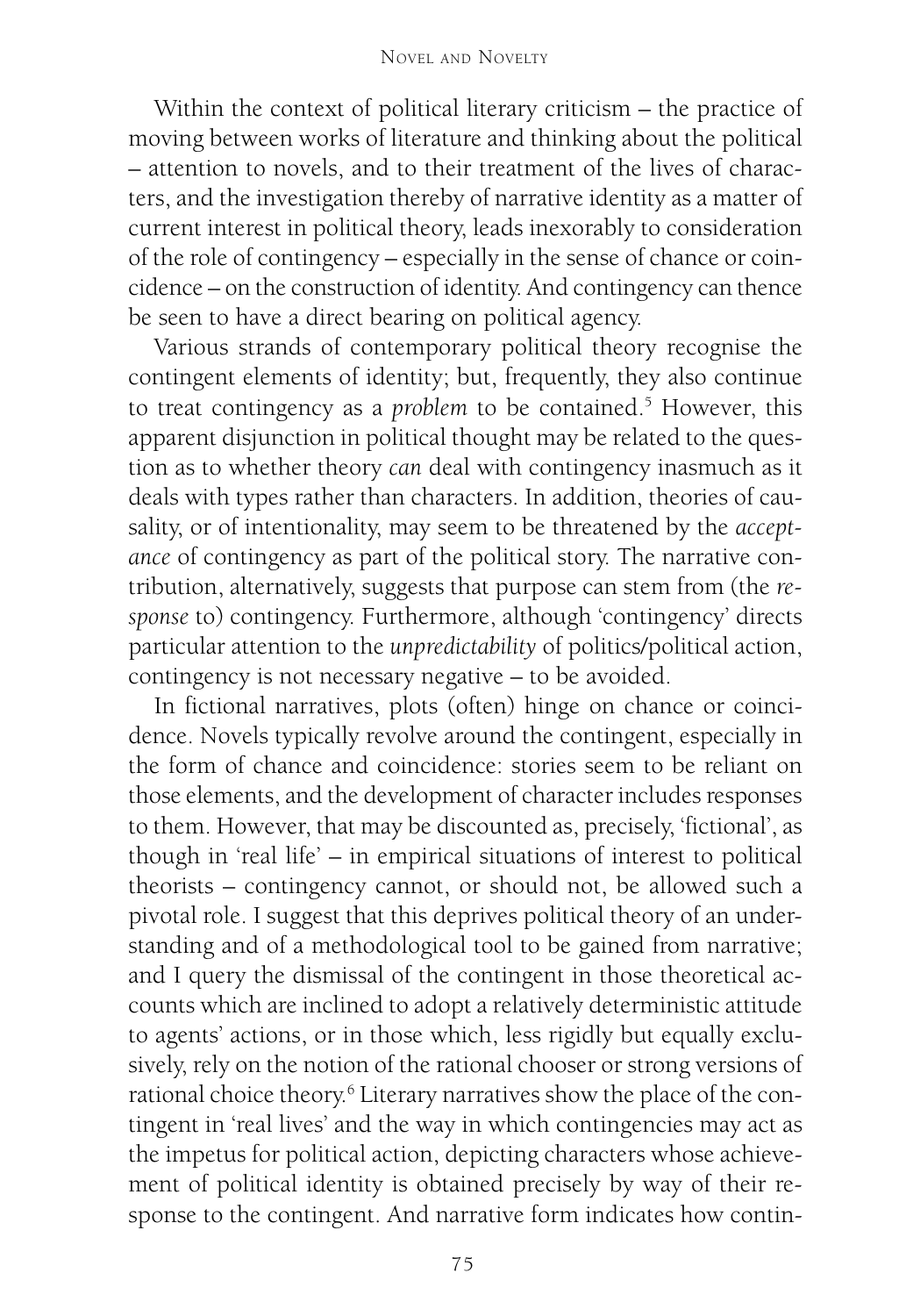gency can be assimilated into a coherent account of human behaviour, into *political* explanation (political theorizing).

\* \* \*

A writer has borrowed a summer cottage in Vermont. One early evening he takes a walk in the woods, intending to walk for half an hour and then turn back. However, he is distracted by thinking about what he is writing and just goes on walking. Eventually he realizes that the light is fading, tries to get his bearings but cannot, and decides that he must sleep there. Next morning, lost, he walks on, deciding that the woods must end somewhere – he can find a road, and then a house where someone will tell him where he is. Three or four hours later he comes out on a narrow dirt road with no houses in sight. After ten minutes or so on this road, a pickup truck appears, and the driver gives him a lift. The young man driving the truck tells him that he had wandered about ten miles on foot, but the road journey back to the cottage is well over thirty. The driver then says that he knows a shortcut, reverses, and takes a very narrow dirt trail through the woods. A mile or so down this trail, they come upon a man standing by a car. Thinking he must be in trouble, the driver gets out to offer help. The stranger appears angry; the driver continues to go towards him; the man reaches for a gun in his car and shoots the driver; the writer picks up a metal softball bat, jumps out of the car, hits the stranger's head and kills him; when he moves over to the driver, he too is dead.

#### Leviathan

This is the central incident in Paul Auster's novel *Leviathan*. It is a turning point for the writer, the protagonist of the novel, Ben Sachs, who has expressed dissatisfaction with his life – "I want to end the life I've been living up to now. I want everything to change" – but has not hitherto altered his life as a writer. His killing of a complete stranger is tied into the narrative by ensuing developments and by past connections. The 'stranger' is in fact Reed Dimaggio, the husband of a friend (Lillian) of a friend (Maria Turner) of Sachs' friend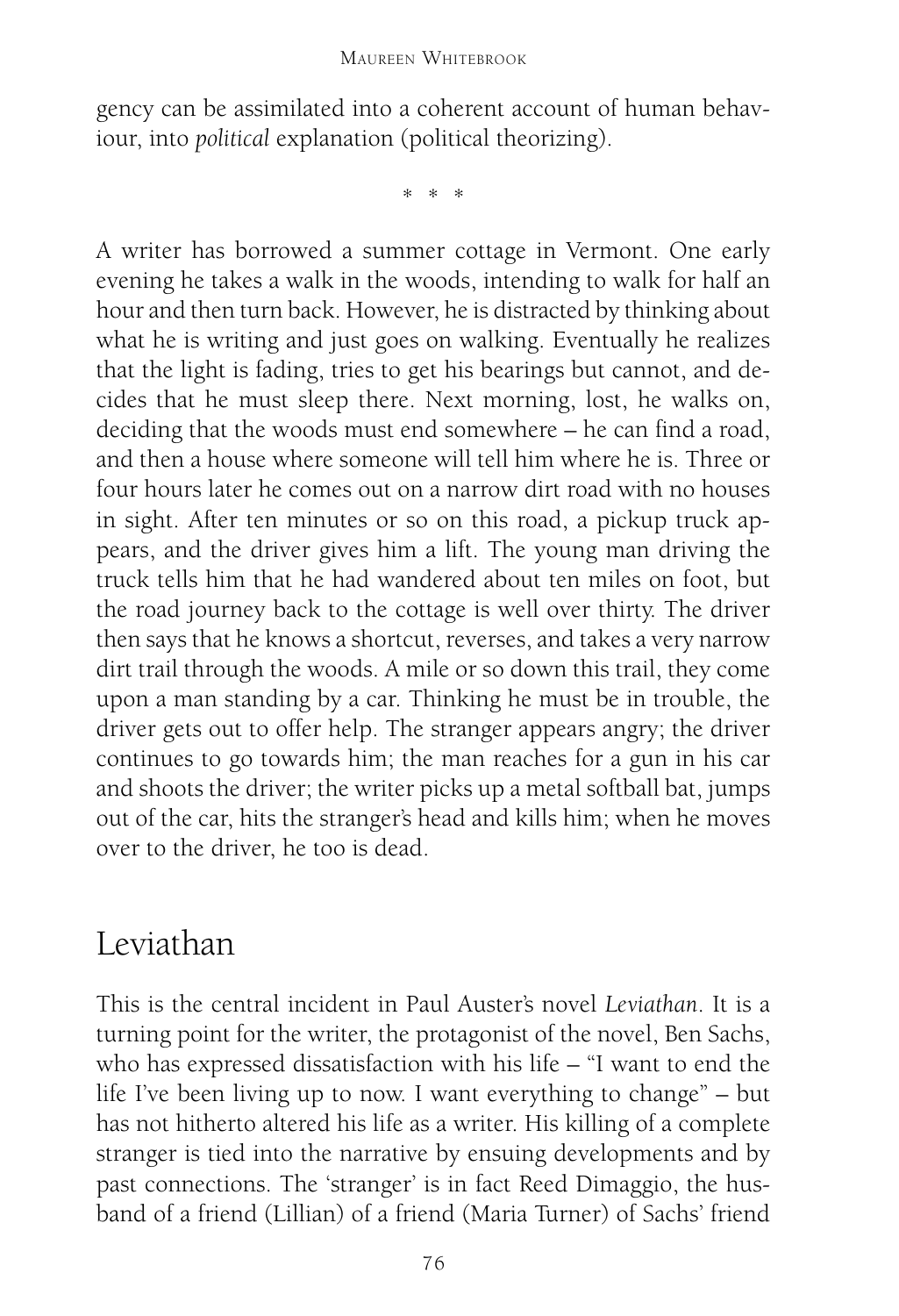and fellow-writer, Peter Aaron. Sachs discovers this when, by chance, Maria is the only person to whom he can turn when trying to decide what to do about this bizarre occurrence.

Sachs decides to find Lillian in order to recompense her for the death of her husband. As events turn out, he could have settled down with her in Berkeley, to begin a new life; instead he takes on the identity of the dead man. He becomes the Phantom Bomber, traveling America blowing up reproductions of the Statue of Liberty (as a form of political action, protesting against the state of America); and he himself dies, apparently as a result of an accident with explosives. The novel is framed by the discovery of his body and the FBI's attempt to discover whose it is. His friend, Aaron, has guessed from a newspaper report that it is Sachs, and determines to tell the 'true' story of Sachs – the substantive content of the narrative – before the FBI catch up on his own connection with the dead man, as they do at the end of the novel.

Aaron, as narrator of Sachs' story, comments that

My whole adulthood has been spent writing stories, putting imaginary people into unexpected and often unlikely situations ... but the real is always ahead of what we can imagine. No matter how wild we think our inventions might be, they can never match the unpredictability of what the real world continually spews forth. This lesson seems inescapable to me now. *Anything can happen.* And one way or another, it always does.

Most critical studies of this novel comment on the extent to which the action of the plot (and, indeed, the 'development' of character) is a matter of contingency, with instances enough of the "fortuitous chance and odd, barely credible coincidence" which typifies Auster's work. The narrative begins on the 4th of July, which is also the date of a party at which Sachs by chance falls from a fire escape but escapes death because his fall breaks a washing line and he lands on the clothes. The party is held on the hundredth anniversary of the Statue of Liberty – the site of a significant occasion in Sachs's childhood and also the focus of his eventual political activity. And the accident happens because of "the particular combination of strangers on a Brooklyn fire escape".7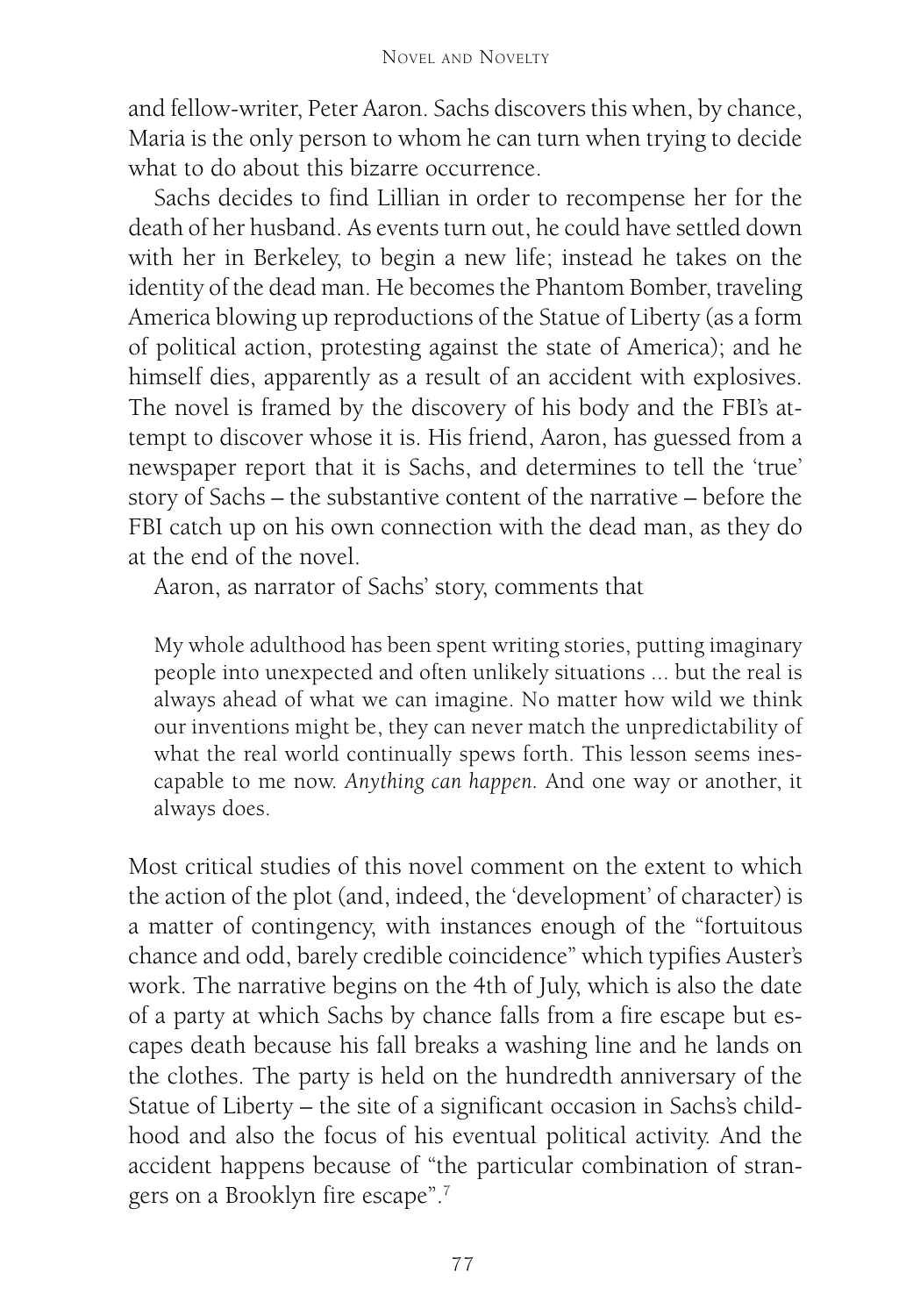That accident, which has strange effects on Sachs, begins the period of his life which culminates in the random killing and a new life with his victim's wife (an outcome of the sheer chance that she is Maria's friend). But "Then, with no apparent cause, everything suddenly changed". Firstly Lillian begins behaving strangely, erratically. Then Sachs discovers that Dimaggio had become involved with terrorism for political change. He decides to try and continue Dimaggio's work by writing about him. But again "something strange happened". Diving into a secondhand bookshop to avoid someone who had known him in New York, he immediately notices a copy of his own book, 'The New Colossus', and buys it. Later,

I sat there on the sofa, staring at the cover of my novel, feeling like someone who's just run into a brick wall. I hadn't done anything with the book about Dimaggio ... I'd botched every hope for myself. Out of pure wretchedness I kept my eyes fixed on the cover of the book. For a long time I don't think I even saw it, but then, little by little, something began to happen. It must have taken close to an hour, but once the idea took hold of me, I couldn't stop thinking about it.

The book is "filled with references to the Statue of Liberty": so Sachs becomes the Phantom Bomber, until his death when, presumably, a bomb he is preparing detonates 'accidentally'.

Aaron's narrative has to integrate the predominance of chance in Sachs's life (and death):

like Sachs himself, who takes life's contingencies as cues, Aaron has to accommodate the leakiness, contradiction, and dubious leads that beset his enterprise within that enterprise ... the music of chance is paradoxically at once freer and denser than the routine scales of evident  $c$ ause $8$ 

And so he

comes to understand that every life is a leviathan, that connections stop nowhere, and that a person's public self is merely the tip of a colossal iceberg shaped by chance, destiny and secrecy.<sup>9</sup>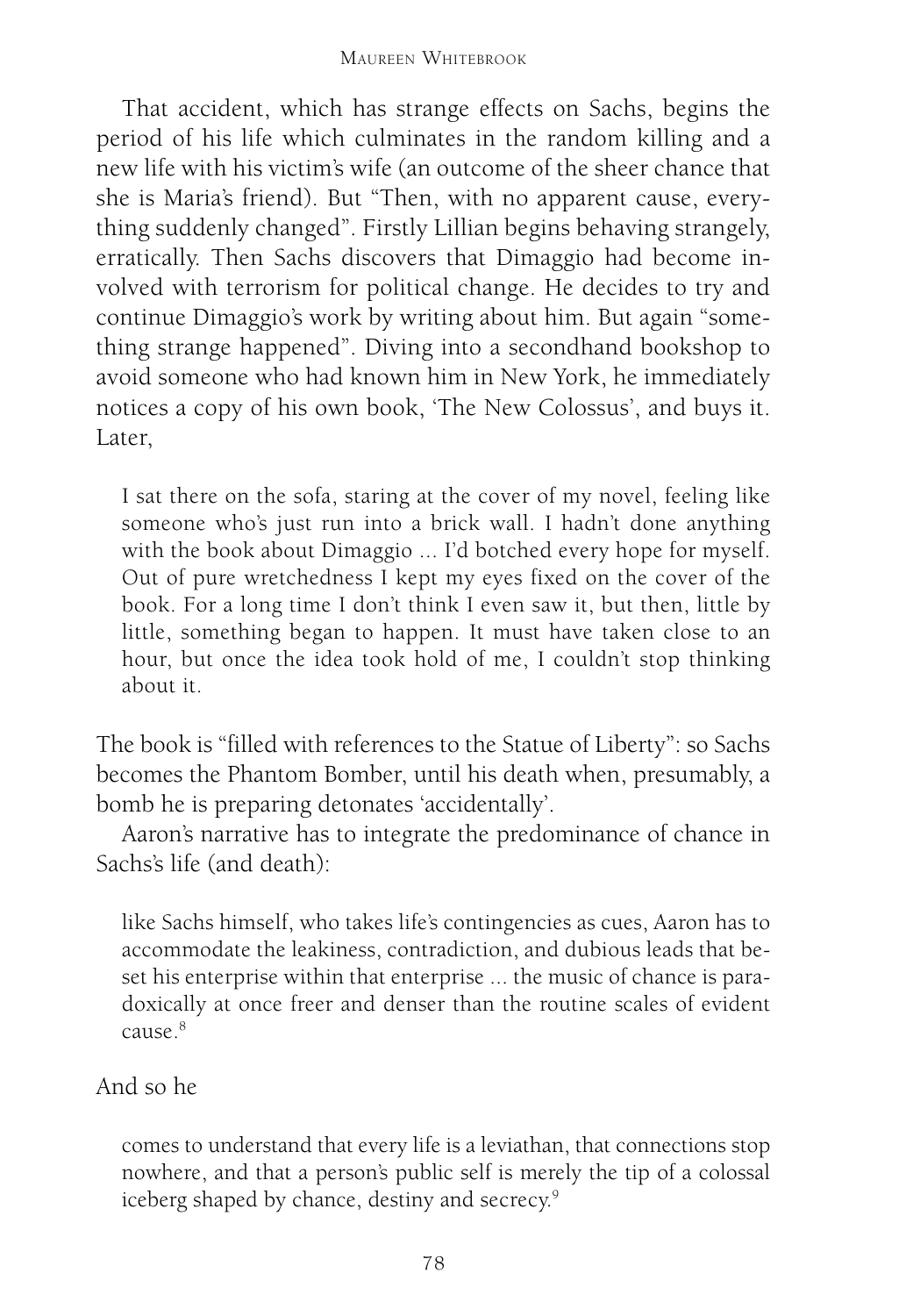## Mao II

Don DeLillo's *Mao II* is another fictional case for the examination of contingency in a political context. This novel depicts and 'discusses' distinctive features of modern politics: mass politics, the crowd, and the submersion of the individual in the crowd; totalitarian leadership; terrorism, and the problem of political agency and responsibility in such a world. Against this is set a version of the classic issue of 'the writer and commitment' embodied in the figure of a famous author (who could also be regarded as the figure of the autonomous individual of liberal theory) caught up in a particularly difficult political situation. The ostensible problem is the position of the author in the face of actual manifestations of political power. But this writer is also an instance of what is said of DeLillo's treatment of his protagonists – that he has them

tunneling deeper and deeper toward some unreachable solution or explanation, then shows them to be players in a game manipulated by unknowable forces ... Likely to fall into the chaos they hoped to show and correlate

and he is concerned with "connections, links, secret relationships", catastrophe, and conspiracy.10

*Mao II* opens with a Moonie wedding: one of the participants, Karen, later appears in the household of Bill Gray, a reclusive author. When he goes missing, she goes to New York to look for him, lodging with Brita, a photographer who had been allowed to visit and photograph Bill as part of her project to record all living authors. Brita's visit had disturbed Bill, partly because she got beneath his defenses, talking to him about his work, partly because he found himself attracted to her, and specifically – the actual cause of his going missing – because she had brought him a message from his friend and publisher, Charles Everson. Everson wants Bill to take part in a plan to free a hostage being held by a terrorist group in Beirut. Bill is increasingly drawn into the plans to free the hostage, going first to London and then to Cyprus where an intermediary, George Haddad, a sympathizer with the terrorist group, attempts to get Bill to Beirut to meet the terrorist leader, Rashid.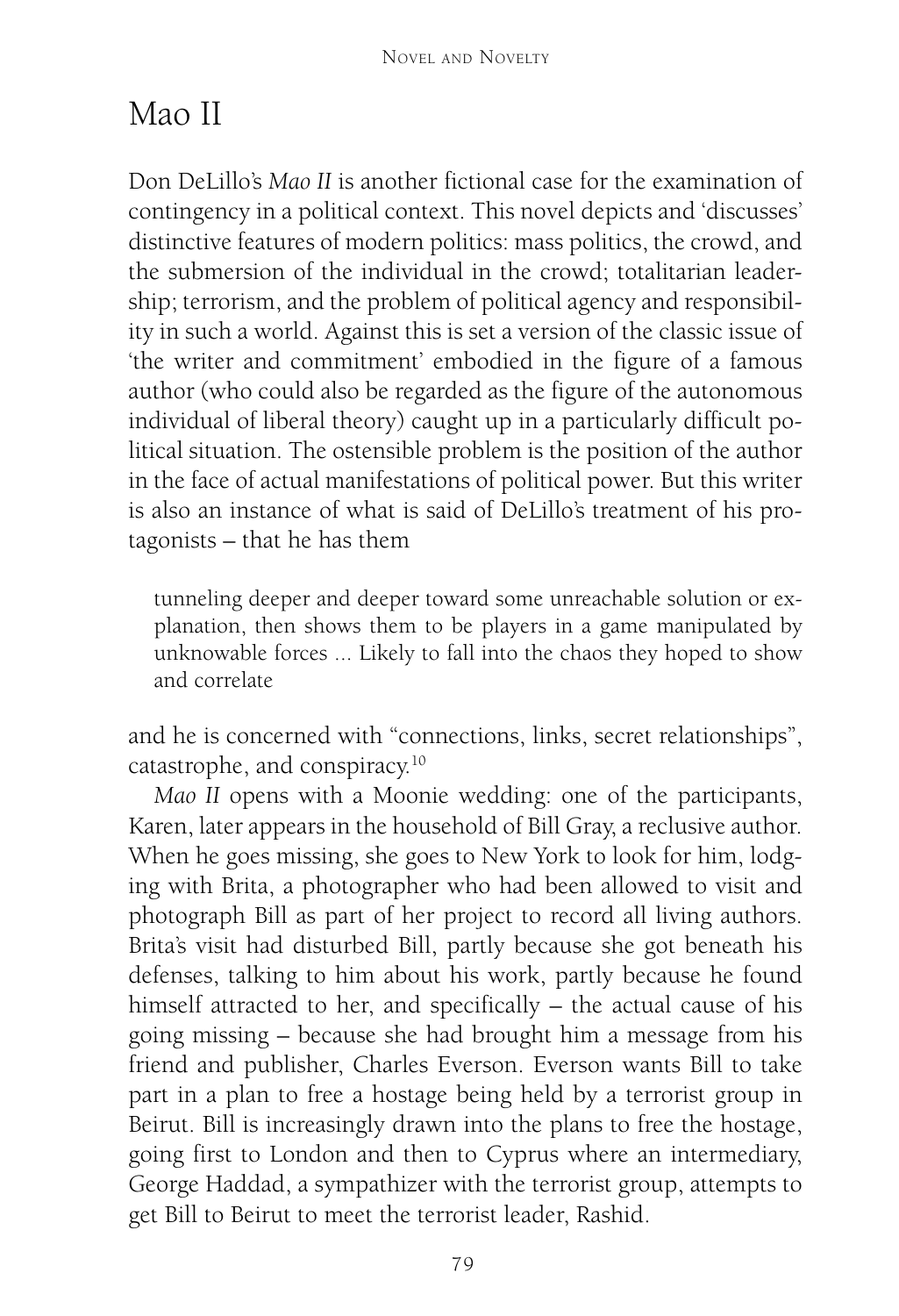It is a problematic feature of this novel that Bill's activity and eventual thinking-through of the positions entailed, the working-out of personal and political commitment, is framed in the narrative by a coincidence and an ambiguity. Bill's initial impetus to action is his interest in Brita who had met Everson by chance in New York at the point where she had been chosen to be brought to take photographs of the famous author. Bill's apparent willingness to take responsibility for the life of the hostage then initially relies on coincidence – as Charles tells him, "If I hadn't run into Brita ..."; and it is largely unexplained thereafter. His turn from reclusiveness and authorship towards political activity is moved along by accident: he is to give a public (and televised) reading of the hostage's poems in London and simultaneously the hostage will be released in Beirut; it is when this plan goes wrong – due to violent action, the planting of a bomb – that Bill decides to go further and to become more actively involved. And at the last, in Cyprus, he is hit by a car, with no certainty in the narrative as to whether this is an accident or an attempt on his life by some element involved in the hostage situation. As the attempt failed, the ambiguity would not matter but that it caused internal injuries from which Bill dies on the ferry taking him to Beirut to meet the terrorist leader, Rashid.

What then of contingency – and of political agency? *Leviathan* is, as a reviewer put it, an unlikely but possible story, where a high degree of chance moves the plot<sup>11</sup>, and in this novel, as in *Mao II*, and others – for example, Thomas Pynchon's *The Crying of Lot 49*, Nadine Gordimer's *A Sport of Nature*, or William Golding's *Rites of Passage* – the characters can be said to be driven by contingency. These novels would appear to bear little similarity to theoretical accounts of action and agency: yet, if they are 'possible stories', some degree of consonance between literary and theoretical (non-narrative) accounts might be expected?12

## Contingency and Identity

One sense of 'contingency' is acknowledged in that theory which, arguing against the notion of the autonomous rational chooser cen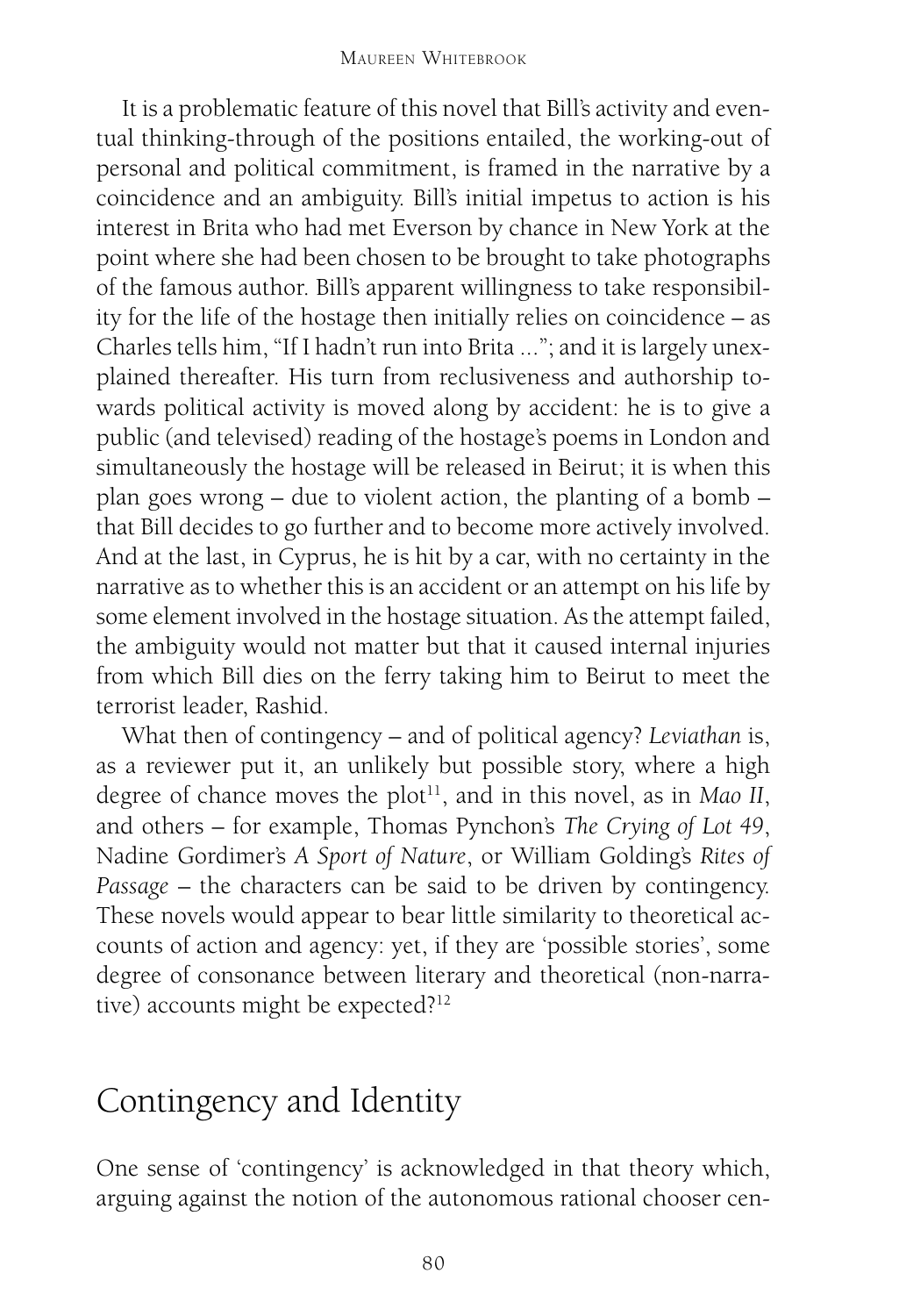tral to liberal theory, recognises the contingent nature of identity. Thus Michael Sandel, arguing against Rawls, points out that

I am indebted in a complex variety of ways for the constitution of my identity – to parents, family, city, tribe, class, nation, culture, historical epoch, possibly God, Nature, and maybe chance – and I can therefore claim little or no credit (or for that matter, blame) for having turned out the way I have.<sup>13</sup>

William Connolly agrees – identity is 'deep in its contingency',

contingent in the sense that happenstances of genetics, family life, historically specific traditions, personal anxieties, demands, and aspirations, surprising events (the death of a parent, the intrusion of a war) all enter into its composition and give shape to the porous universals that mark me as human.14

Reviewing Connolly's *Identity\Difference*, Iris Marion Young says that

The most important contribution of Connolly's book is to plunge political theory into the contingency of the human condition – our ultimate human fragility in the face of mortality, disease and disaster. I find very convincing his diagnoses of how identities and political institutions are overloaded with disciplines and resentments because people refuse to accept ambiguity, the incommensurability of differences, the contingencies of natural fate and human mortality.15

But even in such relatively sympathetic treatments, contingency is problematical: for instance, Connolly speaks of

a fourth dimension of contingency in the constitution of identity, then: identity is a site of interdependence and strife between incipient formations/presentations of self and intersubjectively constituted modes of identification<sup>16</sup>

And commenting on Connolly's notion of democratic citizenship, Dana Chabot notes that

By 'contingency' Connolly means that identity is not, as is commonly believed, something one chooses on the basis of careful reflective thought;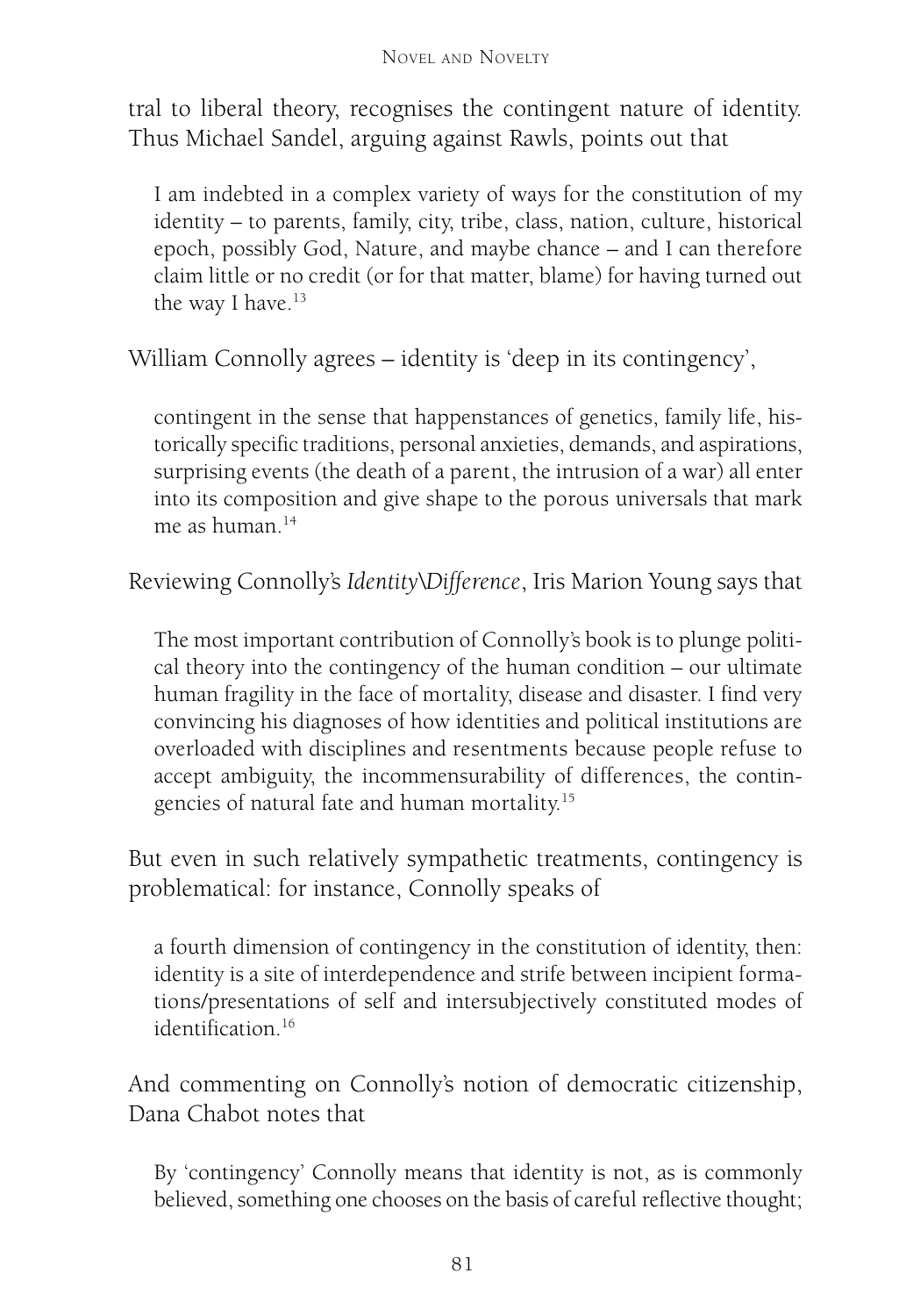it is, rather, the reflection (or interiorization) of society's mechanisms for discipline and control. By becoming aware of the contingency of identity, Connolly believes, we put ourselves in a position to fight back, by contesting "established definitions of normality and rationality" on the grounds that these definitions are manipulative and too confining.17

'Contingency' is then something to be dealt with (because it is reflective of social control, for example), less to be accepted, or taken as the impetus to political activity, than it is to be 'contested'. Connolly's position as summarized by Chabot does not seem to allow either that the 'reflective thought' which establishes identity is most often post hoc, a matter of incorporating the contingent into the life story after the event, or for the willing acceptance of contingent identity (as, for instance, by those whom contingency has favoured).

# Contingency and Agency

In both *Leviathan* and *Mao II* there is some linkage between the realization of (political) identity and contingent effect resulting in the expression of political agency. Coincidence and chance lead Bill Gray and Ben Sachs towards and into action. The novels present political agency occurring as a result of contingency; political action is 'caused by' the exigencies of plot: it could have been otherwise.

Political theory, however, more often presents action and agency as non-contingent, the result of reasoned decisions followed through by conscious, purposive, behaviour. Thus, for example, while Benjamin Barber acknowledges that

[T]he embeddedness of politics in action suggests a temporality and contingency, as well as an engagement in the world of ongoing events that rebuff a facile philosophical reconstruction.

He goes on to say that "politics as a domain of action needs to be characterised by the constraints of necessity and the accompanying logic of necessity" – including the judgment of actions by reference to their location in chains of cause and effect.18 But for Sachs it is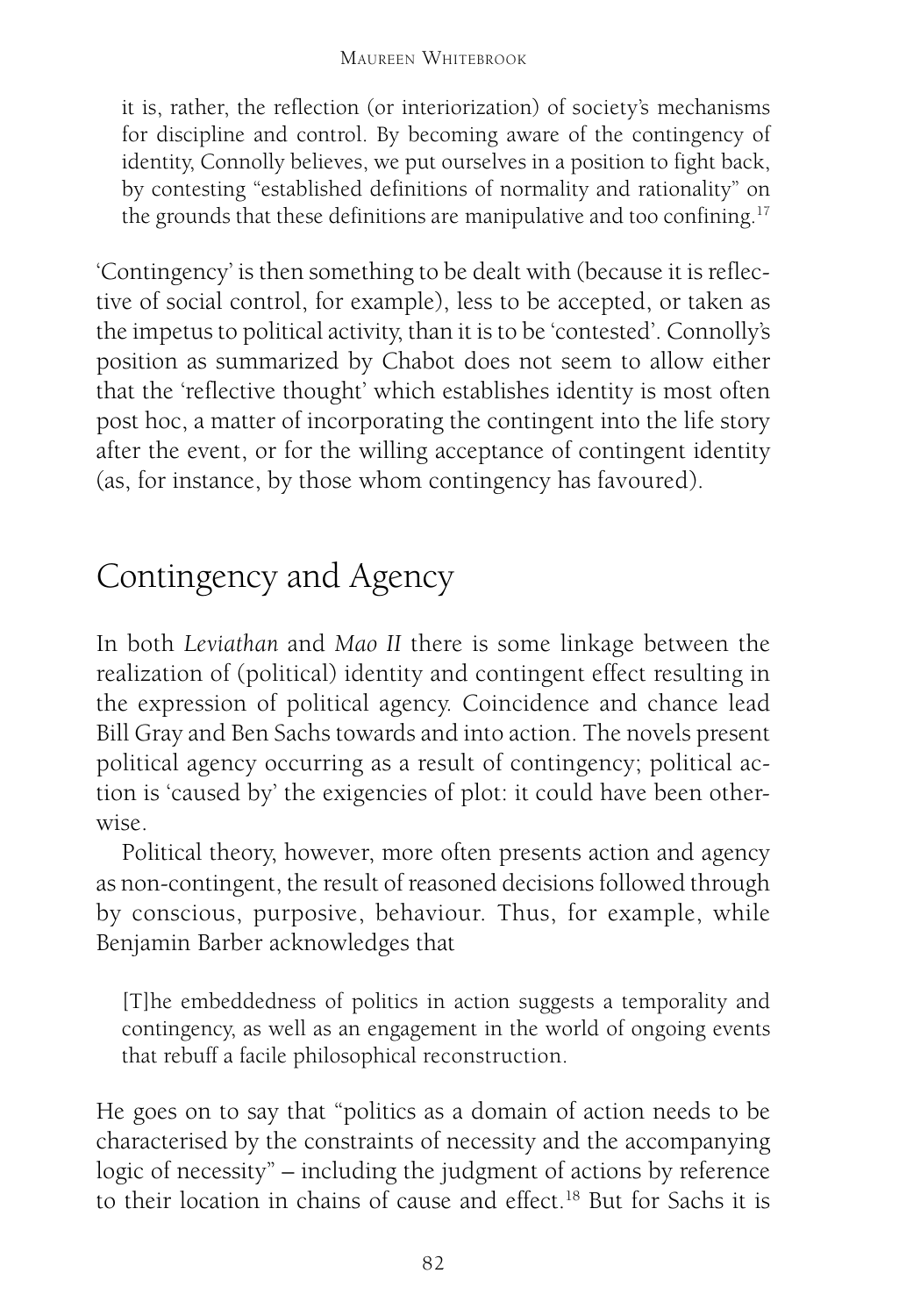action as such which is the 'necessity'. Once he had decided to carry on Dimaggio's work,

All of a sudden, my life seemed to make sense to me. Not just the past few months, but my whole life, all the way back to the beginning. It was a miraculous confluence, a startling conjunction of motives and ambitions. I had found the unifying principle, and this one idea would bring all the broken pieces of myself together. For the first time in my life I would be whole.

A particular contribution to political understanding to be gained from these novels is then (the possibility of) a positive connection between contingency and agency. A full consideration of political agency requires inclusion of the contingent and its effects.

## Contingency and Agency: Problems and Issues

1. Contingency is an everyday occurrence: and where theory treats it, if at all, as a problem to be coped with, or controlled, it fails, accordingly, to allow for the effects of contingency in the lives of persons – including their behaviour as political agents. Where the social sciences, in their attempt to be 'scientific', have sought rules and principles, that has tended to push the contingent to the margins, theoretically speaking. And even for political theorists and philosophers, explanations of the political – including, of course, *narrative* explanations - constitute an attempt to impose patterns, to order. And this is not just a 'theoretical' practice: because life is quite largely contingent, subject to chance and coincidence, persons have the impulse to 'order' it – to narrate, give pattern to the contingent and chance events; or, rather differently, there is a wish to live a life that makes the contingency meaningful – as Ben Sachs clearly demonstrates.

In the context of forms of enquiry which seek rules and principles analogous to 'scientific fact' ('the laws of nature'), contingency refers to that which is not subject to laws, principles or rules (and hence to that which is not predictable). Referring to the 'multifaceted charac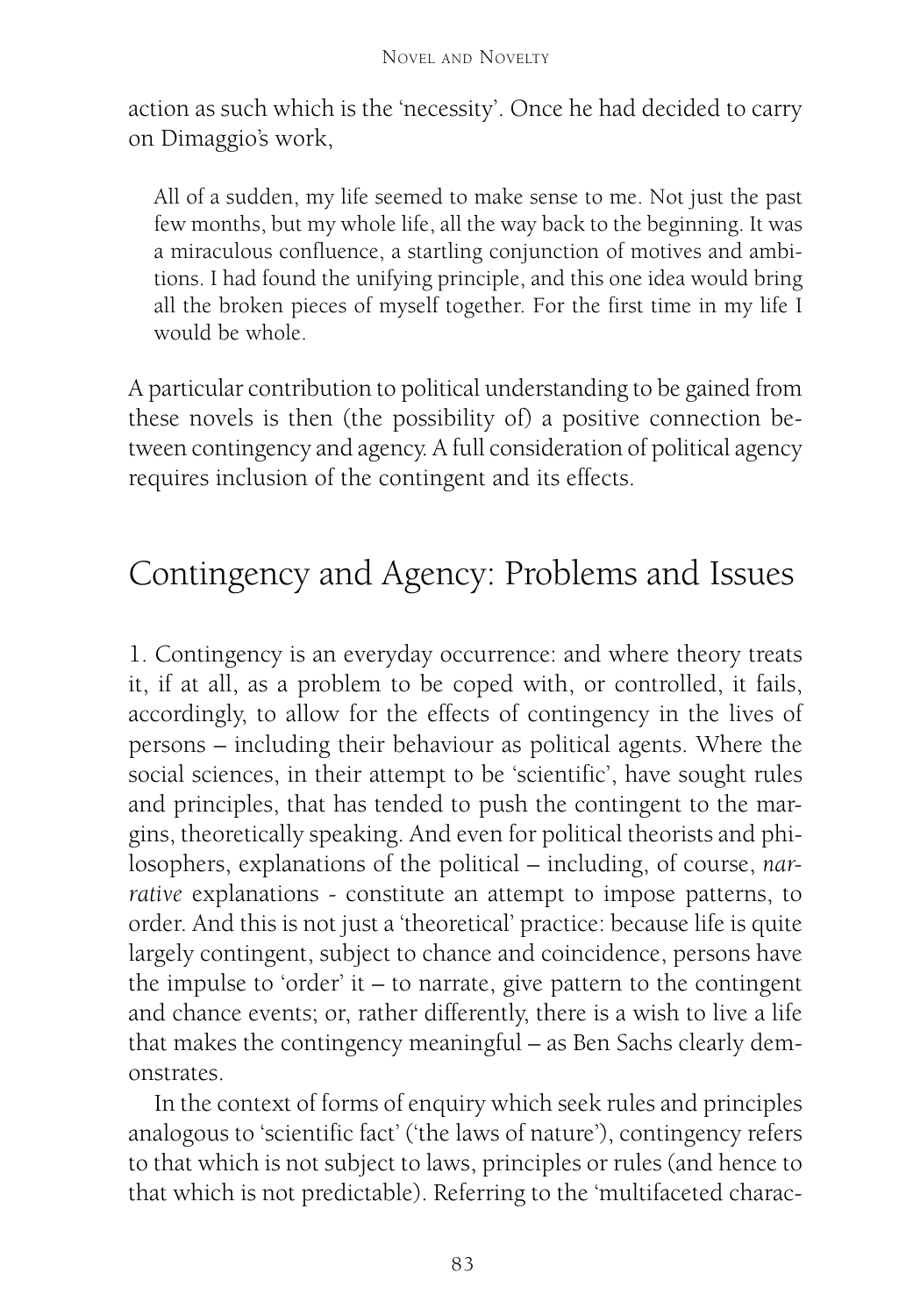ter' of the term, Connolly points out that:

By contrast to the necessary and universal, it means that which is changeable and particular; by contrast to the certain and constant, it means that which is uncertain and variable; by contrast to the self-subsistent and causal, it means that which is dependent and effect; by contrast to the expected and regular, it means that which is unexpected and irregular; and by contrast to the safe and reassuring, it means that which is dangerous, unruly, and obdurate in its danger.<sup>19</sup>

Insofar as theory assumes certain regularities or predictabilities, there is an association with 'order' or 'control' (and thus the tendency to assert, or to rely on, relationships of cause and effect). The contingent may then be understood in terms of that which cannot be ordered, which escapes control, and where 'effect' cannot necessarily be derived (predicted) from cause – or outcome from intention.

The 'theoretical' inclination is to attempt to bring contingency under control. Thus, for example, Rawls' intention for a theory of justice is one "that nullifies the accidents of natural endowment and the contingencies of social circumstance". (Though consistently with the main thrust of his theory, the 'contingencies of social circumstance' might be allowed to work for the good of the less fortunate.)<sup>20</sup>

In general, liberal theorists like Rawls are apt to write off 'contingencies' as though they are, as part of a natural (and/or un-ordered or irrational) world, to be coped with, or, preferably, overcome by reasonable principles for orderly arrangements. And political theory of all persuasions works with such figures as the autonomous rational chooser, the member of the group acting within or under the collective impetus, the citizen operating politically within the State, or the activist engaging in extra- or anti-State activities. These are all, in diverse ways, political agents, with

capacities for decision-making, for initiating projects, for determining futures, for entering into reciprocal obligations, and for taking responsibility for actions.<sup>21</sup>

All assume some measure of intention or choice, clear motivation is attributable, and there is an expectation of and, indeed, primary focus on, outcomes.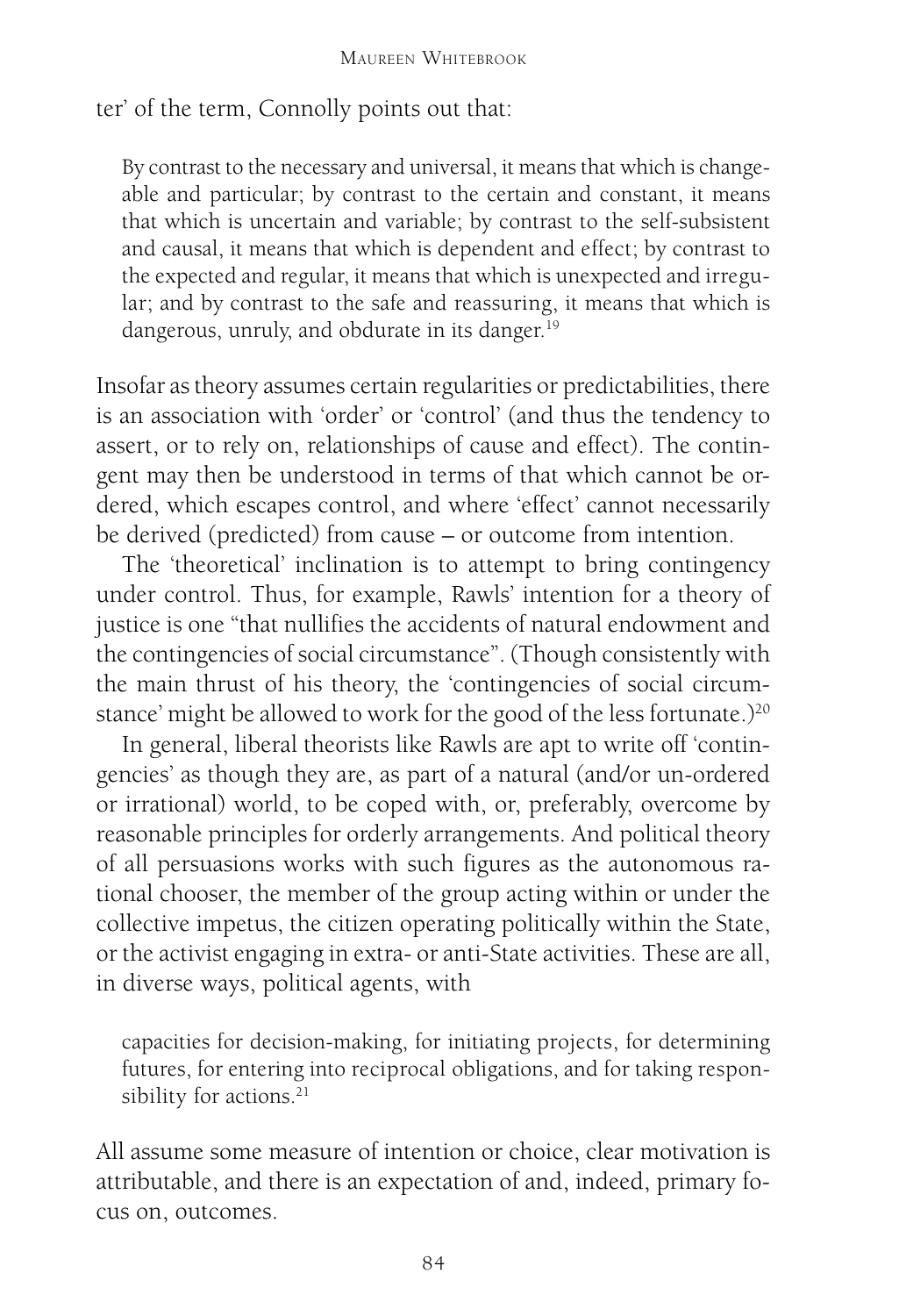2. The theoretical understanding that persons are agents and authors (capable of self-reflection, judgment, and choice) together with implications of authority and order would appear to be in contradiction to the idea that contingency, chance and coincidence have to be accommodated in the story, and to preclude agency based on (the response to) chance occurrences. As I have said, some theory is apt to treat contingency as a problem to be coped with, or controlled, and it does not (therefore) allow for the effects of everyday contingency in the lives of persons. But how would it, given that theory frequently fails to make the political agent concrete?<sup>22</sup> Theory deals with types – including such figures as 'the citizen' or 'the rational chooser'; but literature deals with characters ('thick' rather than 'thin' selves),

individual, unique modes of human life – whose particular qualities and trajectory in time are, in quite crucial ways, not like others, nor by any means entirely a matter of voluntary actions, and yet no less morally important for that $23$ 

where choice and action *follow from* contingency. Narrative adds character to the person who is the necessary agent of the political process (the political actor, as it were). And in the novel the person is shown as one in whom private behaviour and public, political, activity are interrelated. This is, among other things, the usefulness of fiction: that it shows the coexistence of these strands.

Whereas theory (or, different bodies of theory, different disciplines) separate out aspects of the person for investigation and analysis, persons as *characters* (re)unite the strands. Thus for example, it is said of Sachs that

his exchanging his role of angel of Lillian's household for the Phantom of Liberty owes itself to the conception of Dimaggio as his active alter ego, whereby the coincidences that brought Sachs and Dimaggio violently together symbolize a conspiracy of reintegration, or at least a transference of directed political energies.<sup>24</sup>

3. To accept that responses to contingency may form part of political agency and action raises problems concerning intention and motivation. The narrative presentation of contingency relates to a political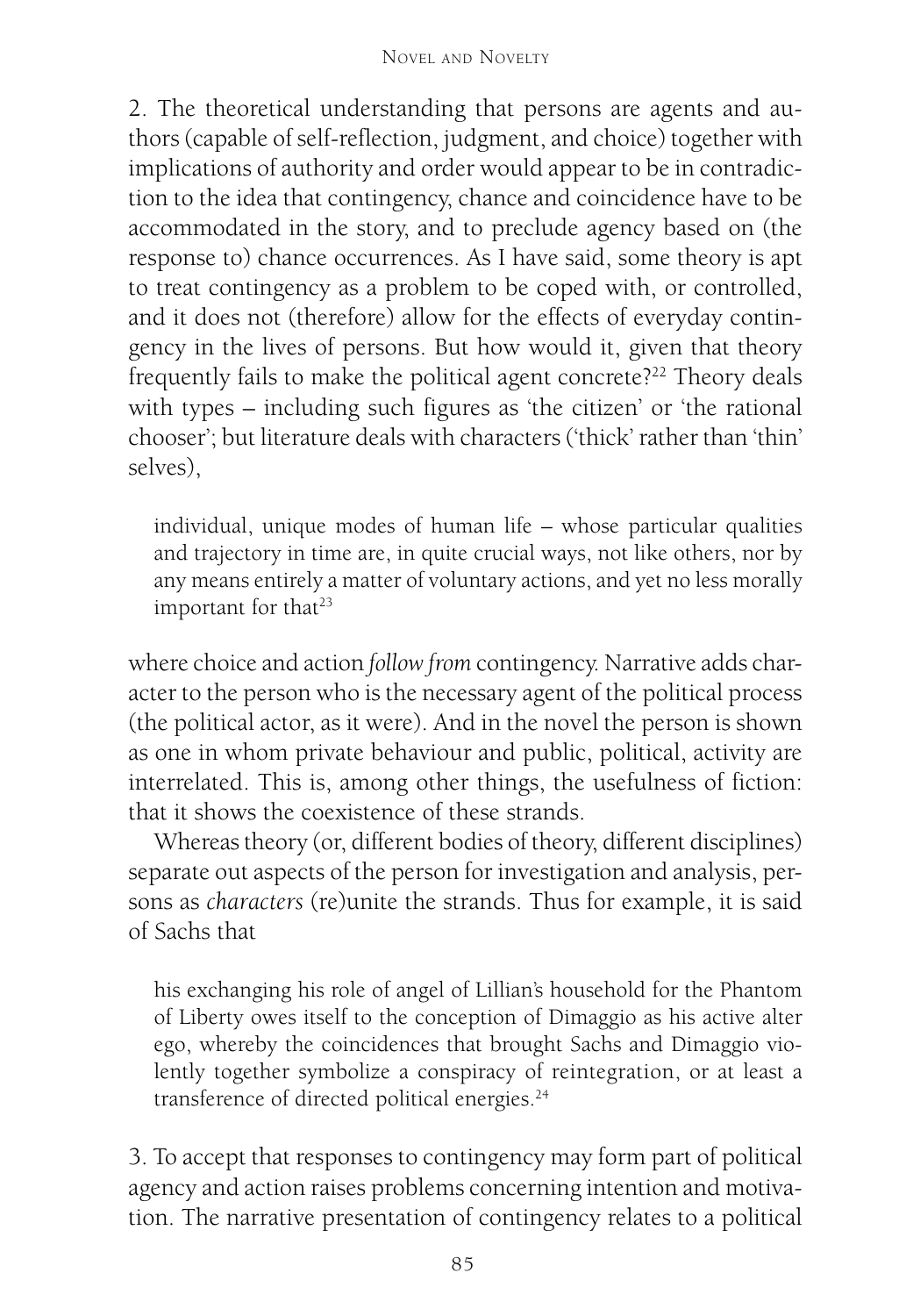understanding of the concept in respect of the effect on agency of, or the gap between intention and outcome occasioned by, chance, unforeseen events – the discrepancy between purposeful action (as understood in political theories of identity and agency) and contingent 'cause'.

Both narrative and political theory agree on the need for purposeful action: thus the distinction between "all the thousands of things a living person does, what we might call his or her *activity*, and those done voluntarily and intentionally, his or her *actions*".25 Political agency similarly, as Barber points out, requires purpose – at least intention, if not pre-planning (otherwise failure if thrown off course and required to improvise?). And concepts of narrative and action have been inter-related by way of that requirement:

It is the intentional nature of human action which evokes a narrative account. We act for an end, yet our actions affect a field of forces in ways that may be characteristic yet remain unpredictable ... by structuring a plausible response to the question, And what happened next?, narrative offers just the intelligibility we need for acting properly.<sup>26</sup>

However, both narrative examples studied here would seem to have little place for purposeful intention: it is, rather, contingency which moves Ben Sachs and Bill Gray on. If agency is defined in terms of purposeful action, what then of that sense of purpose in the face of contingency?

If it is intention which as it were 'causes' the narrative account, what possibility of story is there when intention is thwarted by contingency? Quentin Skinner warns that the causal basis of action can be over-emphasized:

It may well be strenuously doubted, however, whether the knowledge of the causes of an action is really equivalent to an understanding of the action itself. For as well as – and quite apart from – the fact that such an understanding does presuppose a grasp of antecedent causal *conditions* of the action taking place, it might equally be said to presuppose a grasp of the *point* of the action for the agent who performed it.

(Skinner goes on to point out that the examples used for this kind of distinction are usually very simple (trivial), so demeaning (the ques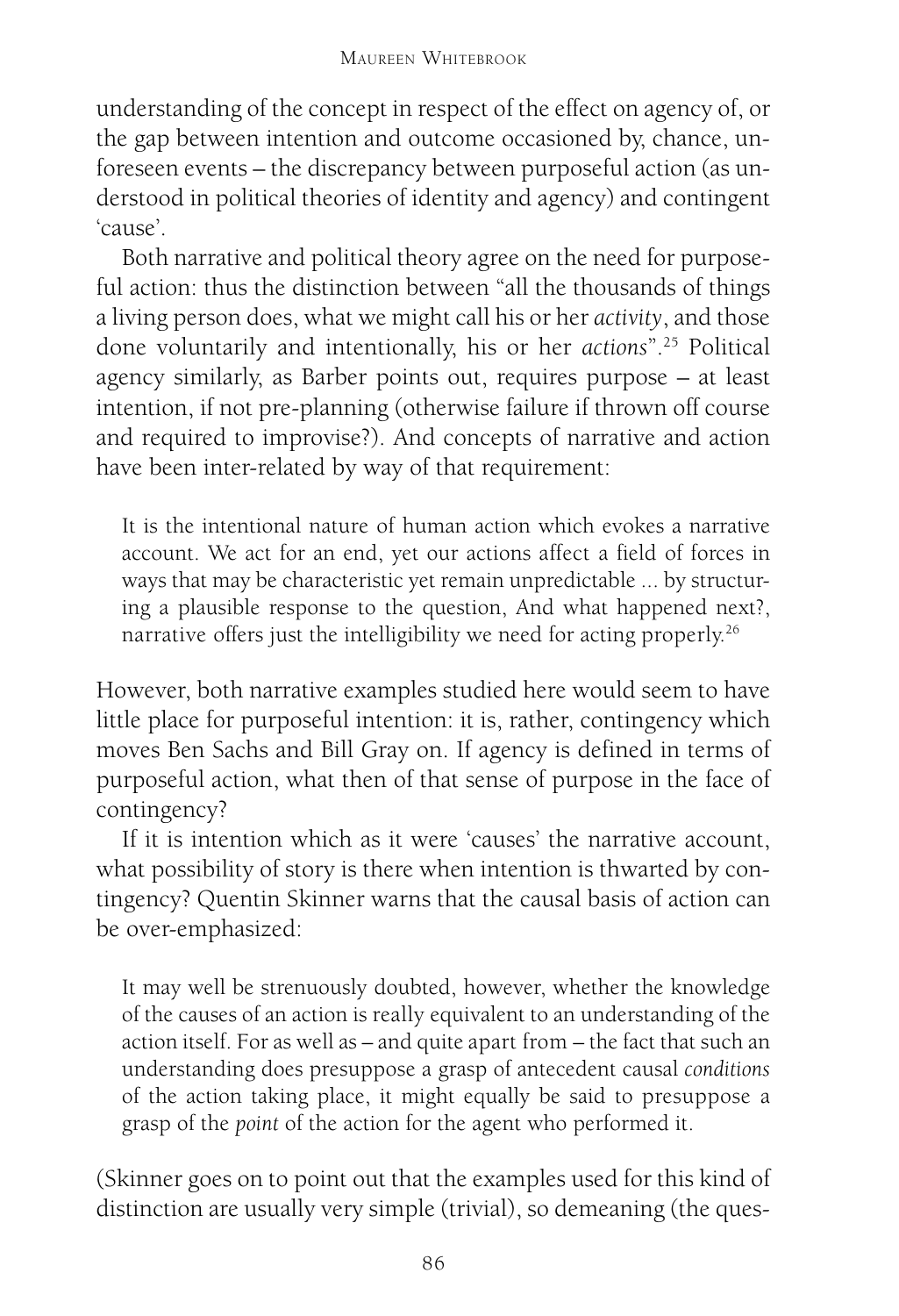tion of) the point of the action.) $27$ Similarly, while Jerome Bruner claims that

What marks human agents is that their acts are not produced by such physical 'forces' as gravity, but by intentional states: desires, beliefs, knowledge, intentions, commitments

he adds to his stipulation of intention the rider that

It is intrinsically difficult to 'explain' exactly why it is that human agents, impelled by intentional states, do as they do or react to each other as they do – particularly in the unexpected or non-canonical situations that constitute stories.28

Narrative tends to exclude strictly causal explanations because of 'narrative gaps': Peter Johnson cites Gallie's acknowledgment that

there are contingencies in life – unforeseeable disaster, accidents, windfalls, losses and so on – which create discontinuities in sequences of events and in the development of character.

Johnson points out that "For Gallie, the preparedness to 'wait and see' is essential if we are to grasp what such contingencies amount to when seen in the context of life as a whole": and Gallie himself says that

what is contingent eg. coincidental or unpredictable is, of course, per se unintelligible. But in relation to a man's life, or to a particular theme in a man's life, it can be understood as having contributed to a particular, acceptable and accepted, conclusion.<sup>29</sup>

As a comment on Conrad's *Chance* has it:

On the one hand ...chance seems an alogical category that cannot fit our causal lines of explanation. But when chance is the explanation, institutionalized as the operational principle, it is a first cause, a prime mover, and inverts the classic oppositions of reliable/unreliable, truth/ fiction, rational discourse/imaginative narrative, order/chaos.<sup>30</sup>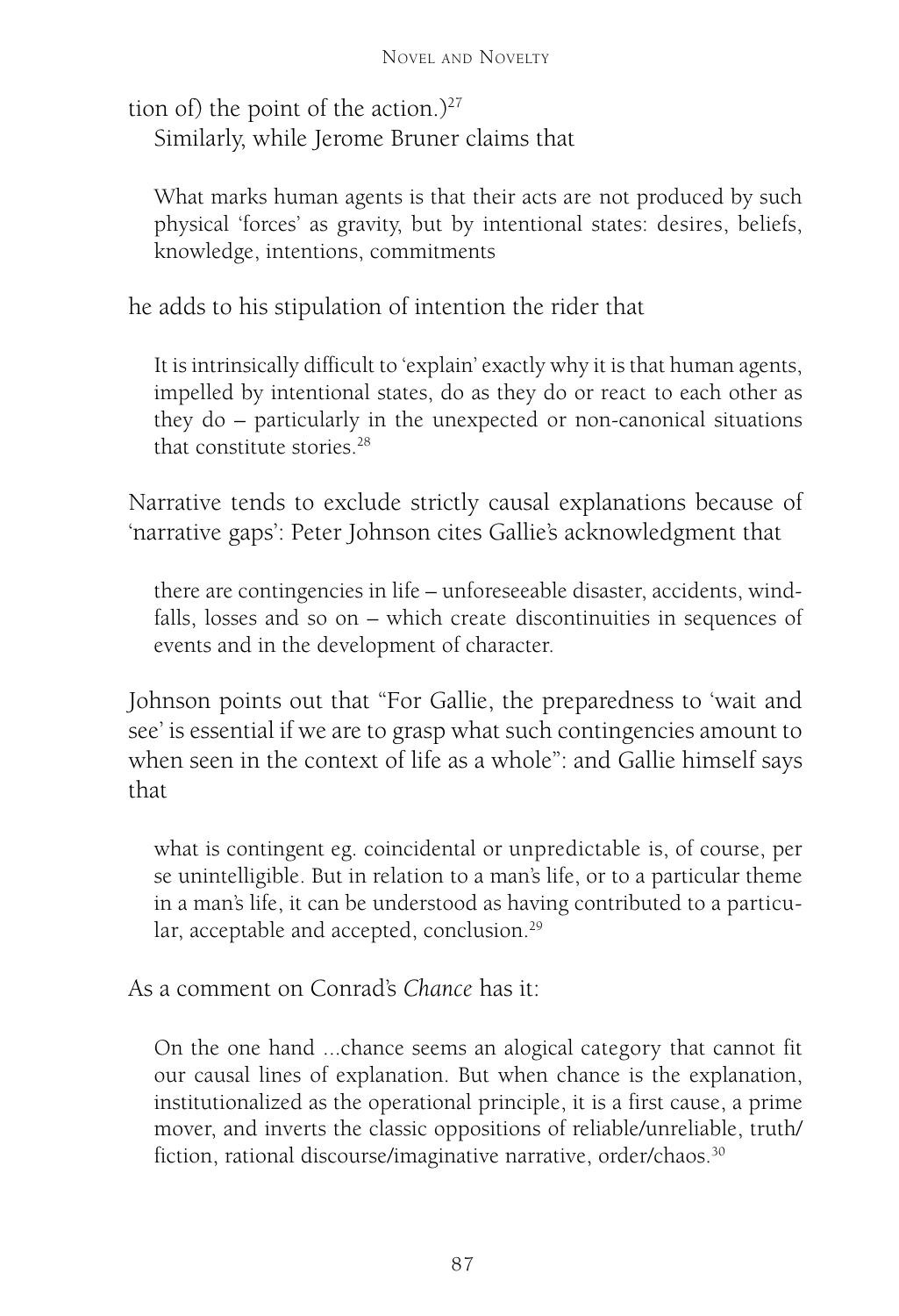The novels read here are particularly good instances of the understanding that purpose can arise *from* contingency, chance or coincidence.

4. The political is characterised by (among other things) the unpredictability of outcomes – the political chooser (the decisionmaker, the policy-maker, for example) cannot perfectly know, cannot fully envisage, what the outcomes will be.<sup>31</sup> Thus Weber's remark that "The final result of political action often, no, even regularly, stands in completely inadequate and often paradoxical relation to its original meaning".32

The "constant contingency of politics" is, in Hannah Arendt's view, a consequence of the uniqueness of individuals. It is not clear, however, that conventional political theory (or even all radical or postmodern theory) allows for this understanding or is capable of offering a full account of the ubiquity of contingency, chance and coincidence (as factors in human – and thence political – life). Commenting on Arendt, Margaret Canovan notes that both the tradition of political theory and contemporary political science tends to generalize in terms such as system, structure, class and role: while this is "undoubtedly illuminating", it "presupposes a particular view of the human condition" which is "partial, distorting as well as illuminating". Where such terms are emphasized, and "human individuality and action correspondingly neglected", then "the natural trend is to a deterministic picture of life within which events ought in principle to be predictable and forces calculable". ("And yet", Canovan adds, "political events constantly stagger the onlooker by their unpredictability".)<sup>33</sup>

That political action can have unforeseen results, or, more precisely, that the results of political actions cannot be fully predicted, is a result not necessarily, or not only, of bad judgment or of imperfect knowledge (or of the sheer scope of, the range of potential 'beneficiaries' of, political decisions) but of the intervention, beyond the knowledge or control of the chooser (whether free-standing or embedded), of contingency.

 Steve Buckler speaks of the 'enigmatic quality' of public action, and its irreducible contingency. For both of those reasons,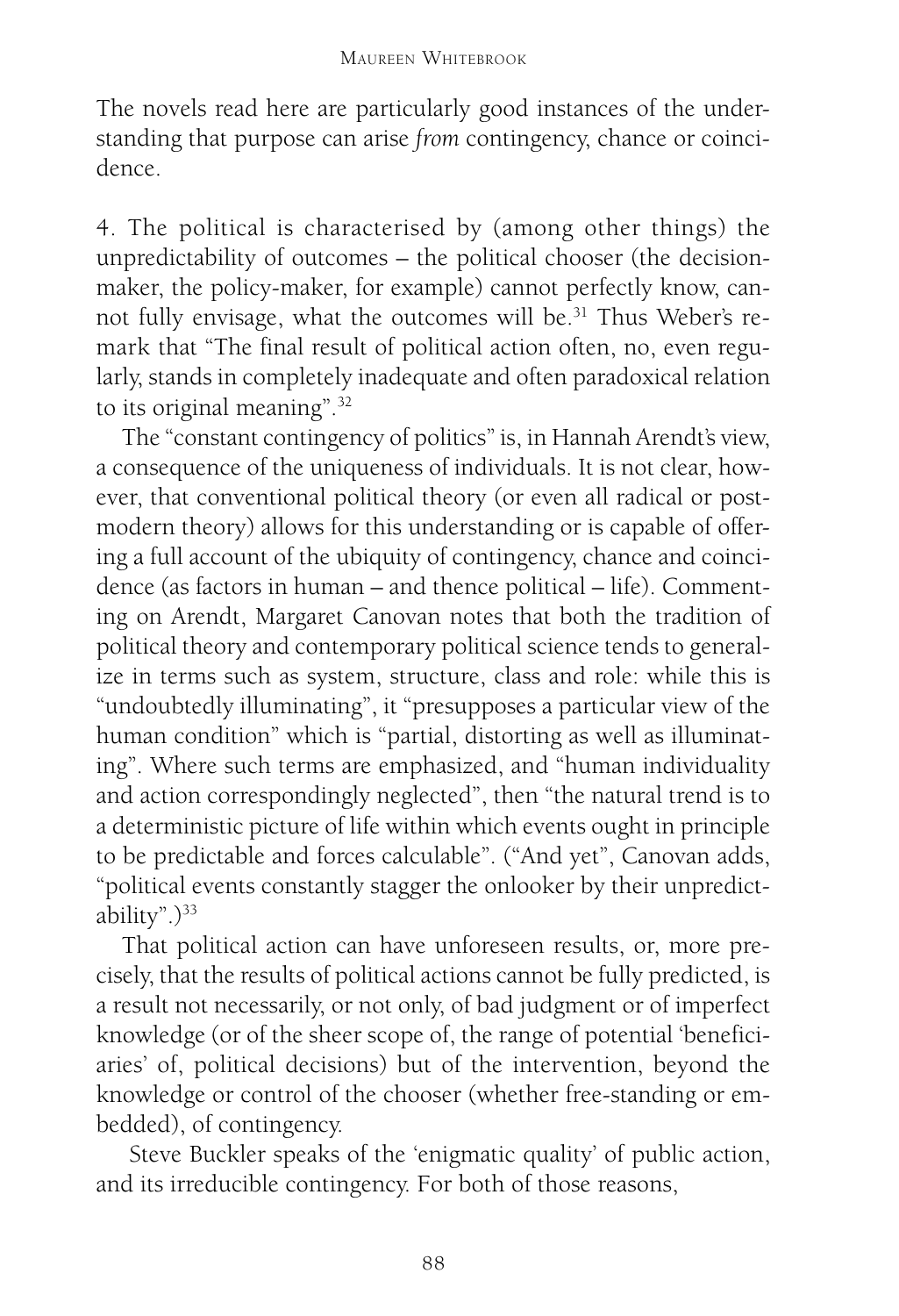To say fully why one did things as one did and not otherwise is, given the character of public action, akin to, and as impossible as, saying fully why one is who one is and not other.

This works against "the kind of generalized classification presupposed in any full explanatory account".<sup>34</sup> That being so, it is not, perhaps, surprising that Buckler instances drama as explanatory, as I cite novels for the same purpose: works of literature may be better than theory at capturing 'the spontaneous and unique nature of actions', and the stories of the characters responsible for those actions.

 Novels show that much of what appears to be a matter of choice is actually subject to arbitrary intervention – contingency and coincidence – or that choice, the capacity required for action or agency, takes up, or follows from, chance incidents or occasions. In *Leviathan*, the element of chance in the plot, and Sachs's reactions preclude rationality as understood theoretically.35 And *Mao II* shows how 'rational' decisions may stem as well from chance or accident as from rational decision-making, and, indeed, that in actual situations the two become inextricably mixed. Neither Sachs nor Gray are, apparently, men who consider their options, weigh advantages and disadvantages, to arrive at rational, considered, decisions. But as both characterizations suggest, 'going with' the contingent does not necessarily hinder political action, or adversely affect political outcomes.

5. Even where radical theorists accept the ubiquity of contingency, there are still particular problems. I have already noted that such theory quite often takes a pessimistic view of contingency: that it is to be avoided or, at best, to be negotiated, coped with. For example, Connolly's remarks quoted above emphasize disasters - 'the death of a parent, the intrusion of war', that which is 'dangerous, unruly, and obdurate'; and similarly Young takes Connolly to be referring to "our ultimate human fragility in the face of mortality, disease and disaster". However, not only do novels show that even the direst events – death and near-death, for example – can be opportunities for action, or for the development of characters who turn to action<sup>36</sup>, but narrative accounts also allow that less dramatic (or negative) contingent occurrences may also – and more often – have their effect: and that effect may impinge directly on political behaviour.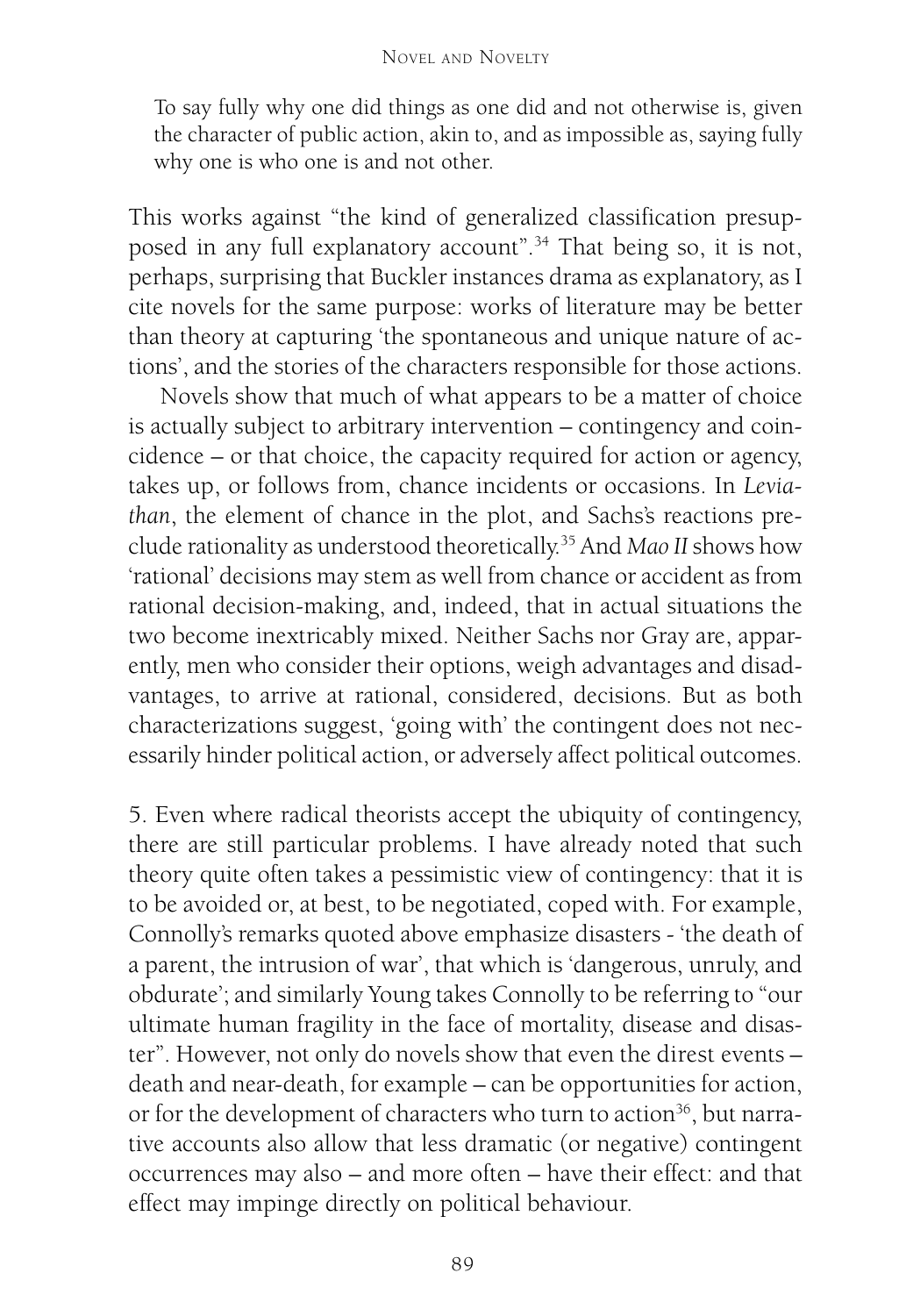In the novel the contingent just *occurs*, in the plot (as in 'real life'). Theory wants to *resolve* it, to explain and explain away; for literature it *remains* contingent, and open. The contrast is well made by Stuart Hampshire's contention that

The experience that carries a person beyond the successive routines of experience is initiated suddenly and unpredictably ... However carefully a person deliberates, in Aristotelian style, about the ends of action, assessing what most makes life worth living, he ought always to be open to surprises, discoveries, and uncertainties.37

Theory needs to accommodate contingency: novels not only show this to be the case, they also show how that might done.

### The Narrative Process

(Fictional) narratives violate the systematic nature of theory: they remind theory of the sheer *messiness* of much lived existence: but they also – co-incidentally – unite the fragments, through emplotment, the process of narrative construction.

There is a sense in which much of what is said about narrative is underlaid by a notion analogous to political usages of control. The ordering process of narrative in action – construction, selection, arrangement – equates to control of the elements of narrative, demonstrating the capacity for achieving a complete(d), organized whole. While in terms of narrative *content* chance and coincidence upset the flow of events, disturb expected directions in the development of character and action, narrative *form* incorporates contingency within an ordered whole.

Novels 'contain' contingency by way of emplotment, whereby isolated events are placed within a developing network of further acts. An account of narrative in relation to the social sciences speaks of "constellations of *relationships* (connected parts) embedded in *time and space*, constituted by *causal emplotment*". The distinction from other forms of explanation is that meaning is not attributed by categorization: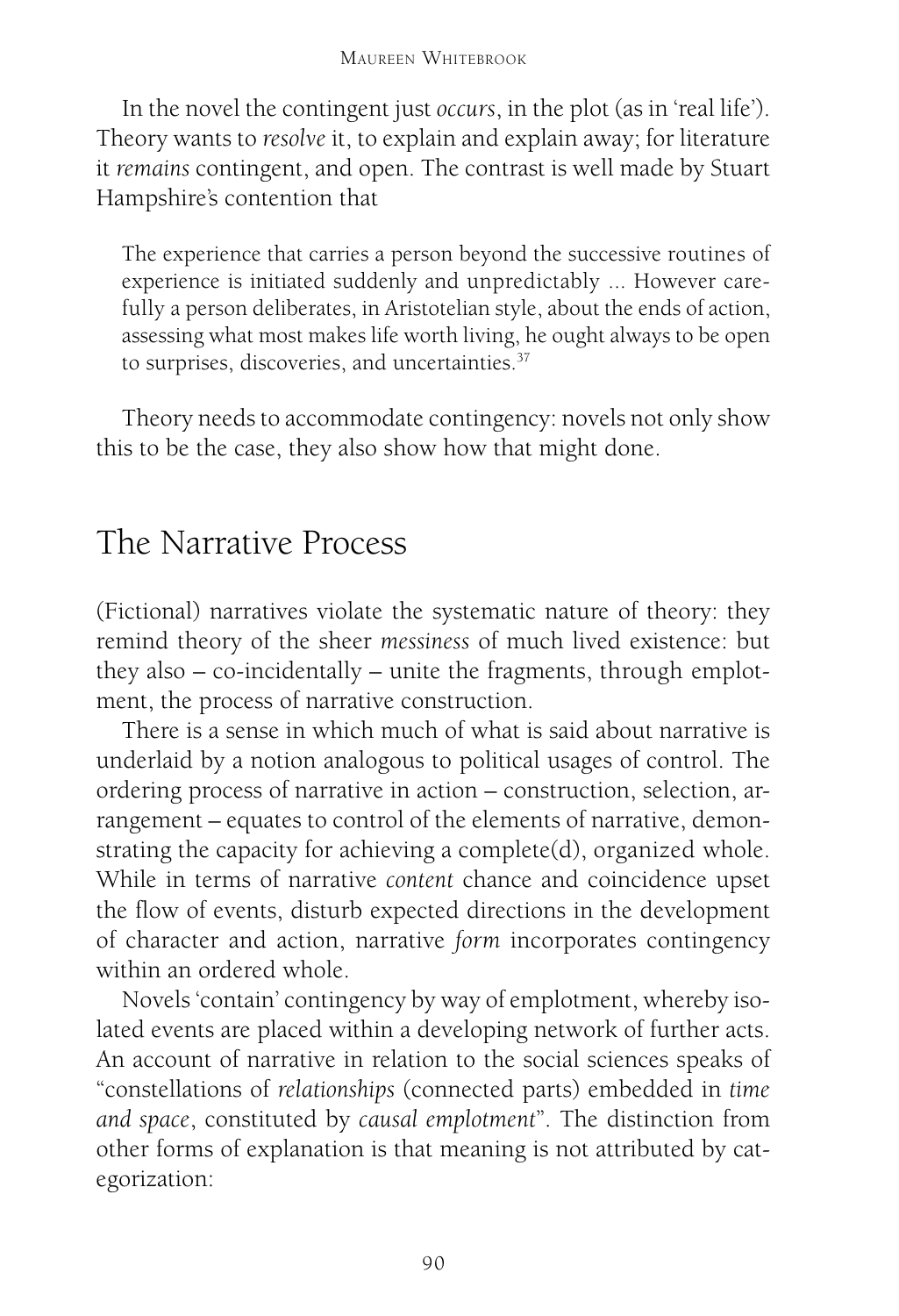narrativity precludes sense-making of a singular isolated phenomena. Narrativity demands that we discern the meaning of any single event only in temporal or spatial relationship to other events. Indeed, the chief character of narrative is that it renders understanding only by *connecting* (however unstably) *parts* to a constructed *configuration* or a *social network* of relationships (however incoherent or unrealizable) composed of symbolic, institutional, and material practices.<sup>38</sup>

Thus, for instance, in *Leviathan*, as the story unfolds events are placed, reported by Sachs and interpreted by Aaron. And in that process, the plot – the pattern of these events within the narrative (including the disturbed time sequence consequent upon the combination of Aaron's conjectures and Sachs's occasional appearances and corrections of the story as Aaron understands it) $39 - 6$  explains' the changes in Sachs' identity which we know to have been occasioned by chance occurrences.

It is particularly significant here that narrative accounts are *retrospective*. Contingencies are then assimilated into the story (of a life, of instances of political agency) by way of relating them to, 'relating' their place in, an ongoing narrative - as, for instance, in the example cited above of Sachs' understanding of his life 'back to the beginning'. Quentin Skinner has noted the extent to which justifications of actions are made retrospectively: narrative fictions both show this to be the case and (thereby) justify the incorporation of narratives and narrative method into 'theoretical' accounts of politics.<sup>40</sup> However, an understanding and acceptance of retrospective narration does not entail a teleology nor a supposition that pre-determined outcomes determine the narrative process.

In his essay *Contingency and Poetics*41, Gary Morson discusses the conventional view that literary works are 'closed worlds', where everything in the work contributes to the end in view (to the author's intention). Then 'chance' "intrudes only to be tamed", and anything that apparently does not "emerge from the causal chain", "yet accomplishes what the design requires".

This treatment of contingency by a literary critic would appear to contradict and negate my argument here. However, having developed an argument from Aristotelian poetics in various ways related to the literary reading of texts, Morson turns to a problem not dis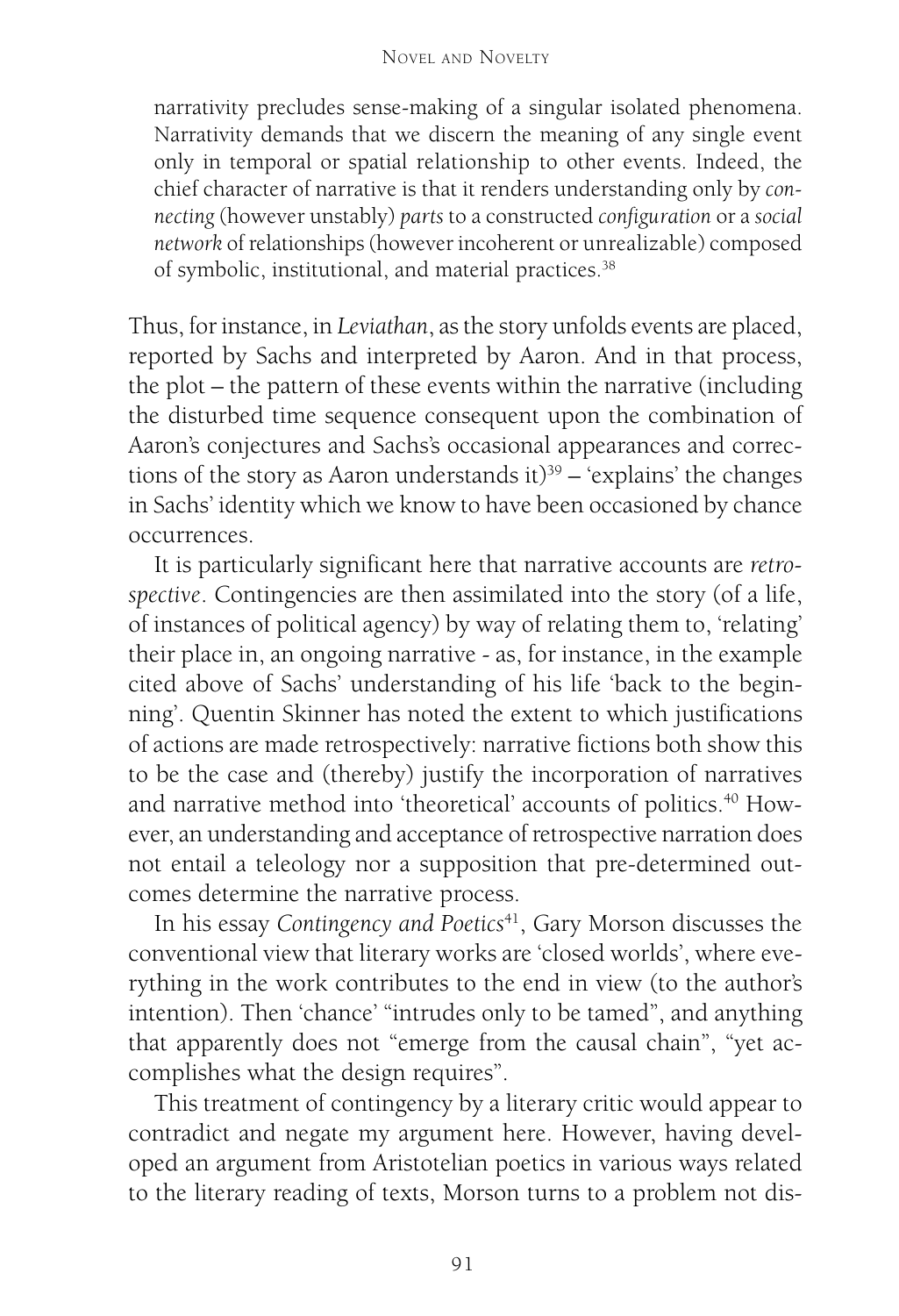similar to the issues I raise here. Despite theories of causality and necessity, "the future is not guaranteed ... The world is rife with contingency and the unpredictable, the future is anything but given in advance". There are, he suggests, three possible responses to our experience of contingency. It is only apparently such, 'in reality' subsumed to a greater design; or we advance by coping with it as best we may (a Darwinian response); or contingency is part of a world characterised by 'causality for the most part', where "causality flows only from the past and present to the future, but includes no backward causation". And that latter view allows at least some works of literature to be compared with 'real life' (as I have been doing here).

Morson admits that "poetics in its many variants" does not allow for this – hence, for example, his earlier emphasis on closure. But some novels do demonstrate his point – these are "works which operate by process rather than by overall design". Unity (coherence) is achieved by "forward, rather than backward, causation"; and "the unity we sense is that of a coherent process. We sense not an overall structure but a more or less regular heuristic". Such works display 'aperture' rather than closure – there are endings but no *final* accounting (the story could continue). And in this 'process literature',

the story as it has developed is one of many possible stories ... if it were possible to play the tape over again, there are many points where something else might have happened.<sup>42</sup>

Two points relevant to my discussion arise from the later stage of Morson's argument. Firstly, and in general, the type of novel relevant to political theory is, I would claim, the 'open' work as Morson characterizes it. That is, those social scientists who strive after the first of Morson's options on causality – a kind of 'god-guaranteed' causality – *also*, if they turn to literature at all, are likely to favour the realist novel with plot, (leading to) denouement, (leading to) closure. But recognition of the limitations of causality (or, acceptance of 'for the most part' causality – and probability rather than predictability) should sit more comfortably with the non-realistic novel – 'process literature' as Morson would have it.<sup>43</sup>

Secondly, as my usage of 'emplotment' is intended to emphasize, it is the *process* of arranging events into a coherent narrative, rather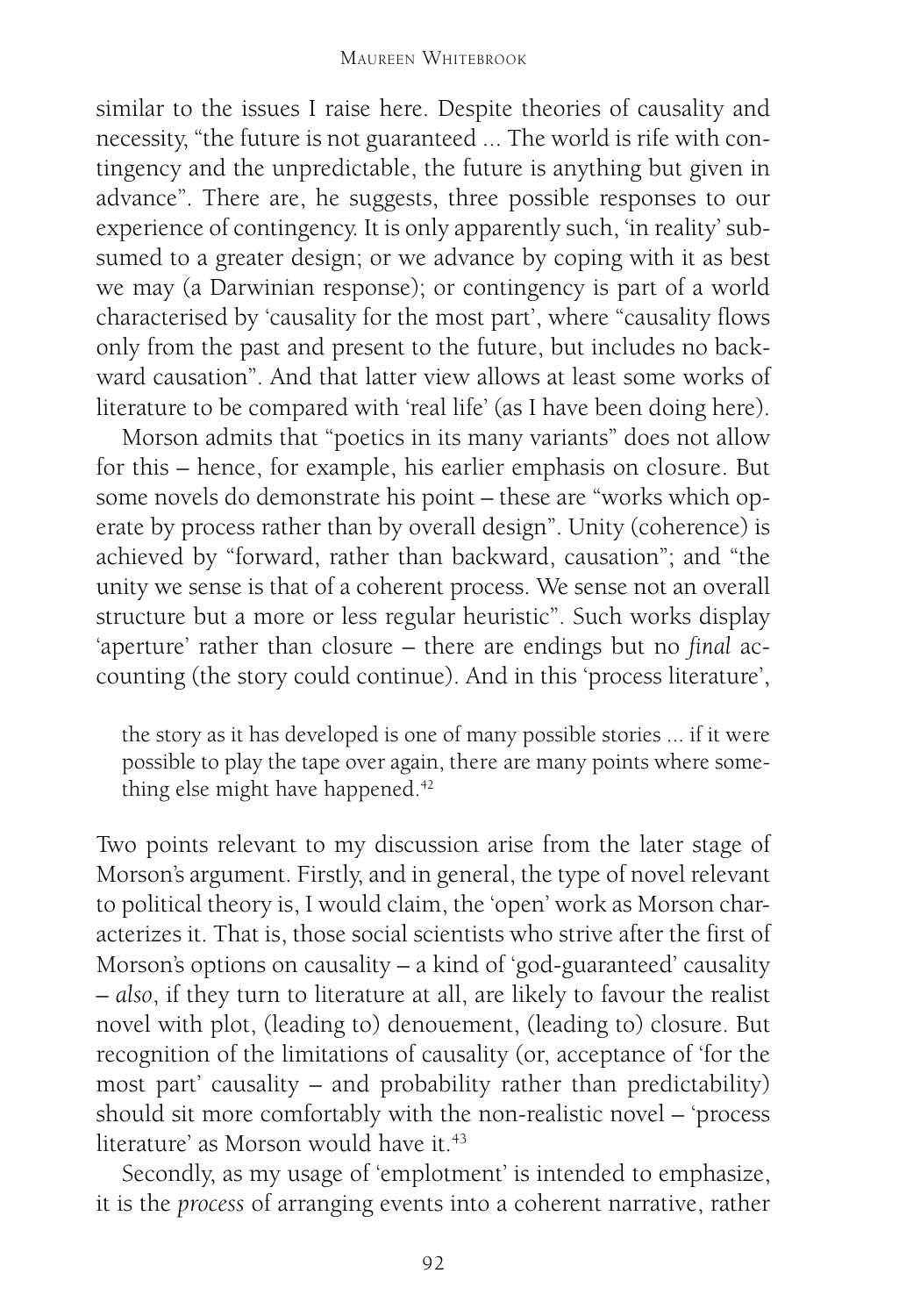than the understanding of *plot* as overall design with a pre-determining effect on the story being narrated, which is significant. *Leviathan* is especially helpful in this respect in its foregrounding of the narrative process. That Aaron is a confused, unreliable narrator, prone to misunderstandings, hasty judgments which have later to be revised, and to an inability to decide which versions of events are 'true', makes the point very plainly. *Leviathan* is presented as a (exaggeratedly) *closed* narrative: in 'plot' terms, we know the end at the beginning. However, the 'narrative within a narrative' structure shows the process of construction; and the internal narrative is open. Paradoxically, although Aaron begins at the end, as it were – and in that respect is almost a parody of the omniscient author – it becomes only too evident in the course of the novel that he gets things wrong, *does not* see connections, *does not* see what is coming.

Narrative can 'contain' contingency, not in any sense of explaining it away, or of subordinating it to (pseudo-scientific) theories of causality or to (pseudo-psychological) notions of intention and motivation, but in that it acknowledges it as a factor in human lives – simply, makes it part of the story. The point for political theory is that political life is also prone to contingency, and that is not necessarily a bad thing. And novels may, at the least, help in the understanding that this is so.

## Conclusion

Life is full of contingency; and not all contingency is malign. Much political activity (the actions of political agents) springs from responses to contingency - more than from reasoned judgment? Narrative shows how the contingent can be incorporated into a coherent story, by the process of emplotment, *and* restores the element of reason and judgment by way of retrospective telling, *accounting* for the place of contingency and its effects.

Fictional accounts depict characters whose fulfilment, or, identity, is achieved precisely by way of their response to the contingent. I query whether these accounts are 'merely' fictional, or whether they present valid pictures of human behaviour and 'motivation' that are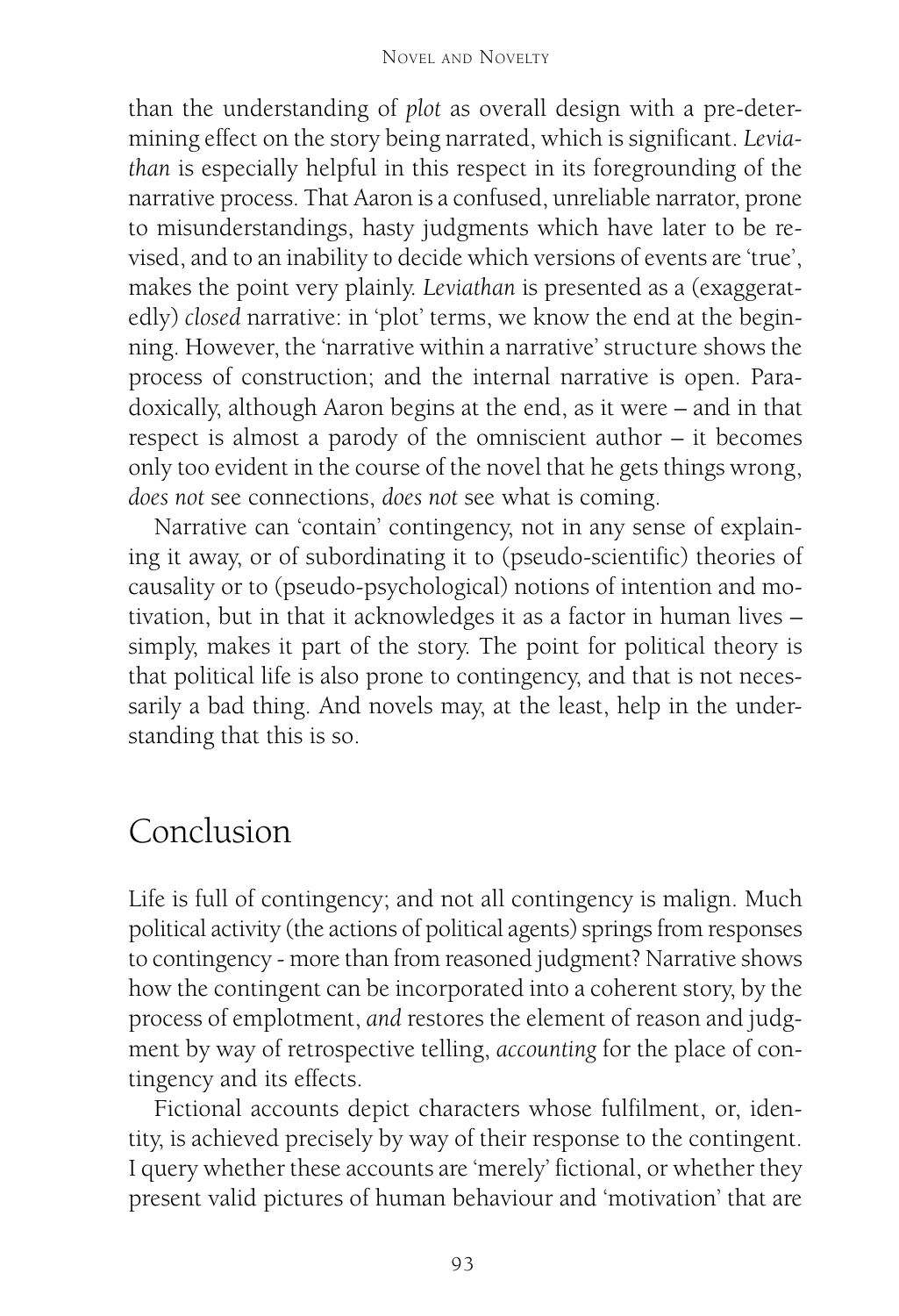applicable politically. Are the plots of novels like *Leviathan* and *Mao II* (too) contrived – or (along with other fictional narratives) are they more 'life-like' than many detached theoretical accounts of the possibility of action? Auster is quoted as saying that

there's a widely held notion that novels shouldn't stretch the imagination too far. Anything that appears implausible' is necessarily taken to be forced, artificial, 'unrealistic'.44

A sense of 'implausibility' may stem from the part chance and coincidence play in these novels: but to find this implausible may be to deny the extent of chance in 'real life'.

One 'conclusion' to be drawn from readings of these novels is that, in addition to the obvious, that life is indeed prone to contingencies (and that, therefore, the fictional is not necessarily as 'fictional' as all that), political life is like that. And that being so, the absence from many theoretical accounts of an equivalent to the contingent elements of emplotment present in (fictional) narratives is problematic for political understanding, for political theory.

'Dealing with contingency' carries a double sense, of 'seeing to', or of 'playing with'. The former suggests that contingency is a problem, the latter, 'dealing with what's dealt', acting on the basis of the cards in one's hand, is potentially both more open and more prone to risk.<sup>45</sup> Political theory does not always deal well with contingency; to the extent that politics treats contingency as abnormal or outside of its own normal sphere of operations, as it were, then the novel, with its account of the contingently-induced behaviour of political agents, is likely to be more realistic, and therefore more helpful in this respect, for political understanding, than the theoretical account.<sup>46</sup>

#### Notes

\*A first version of this essay was presented in the workshop 'The Political Uses of Narrative' at the European Consortium for Political Research Annual Sessions of Workshops, Mannheim, Germany, 29-31 March 1998: I am grateful to the discussant of that paper, Professor Thomas Lancaster, to other members of the workshop, and to the reader for the *Finnish Yearbook of Political Thought* for their perceptive and helpful comments.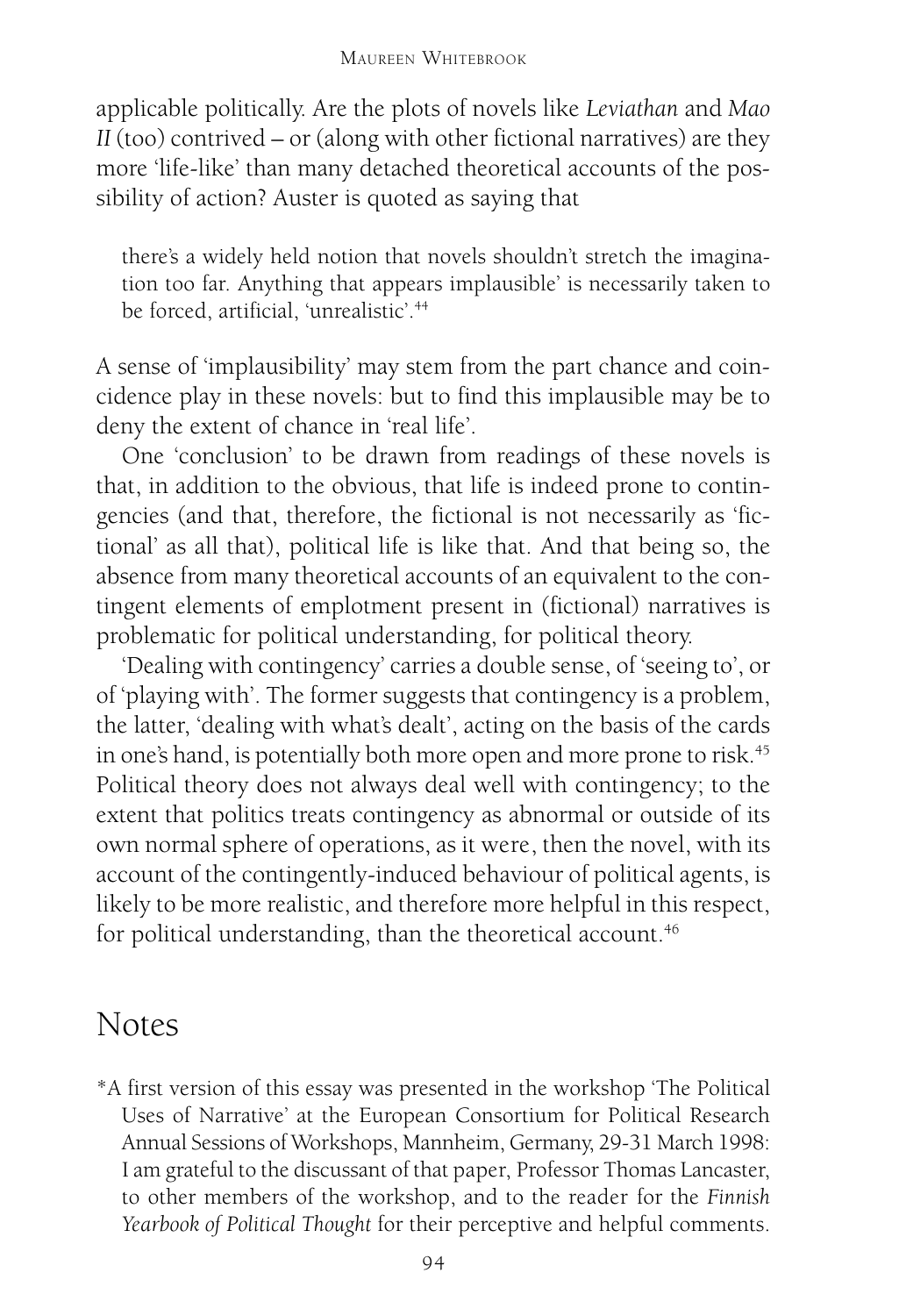- 1 'Contingency' may mean several things: the common dictionary definition is that which is "neither necessary nor impossible"; theoretical discussions characterize it as that which escapes control, the disordered, the random; my literary readings associate it with coincidence and chance, the unpredictable or unexpected; all of these (not incompatible) meanings are relevant, and referred to, at various points in my discussion.
- 2 Cf. J.A Pocock, *The Machiavellian Moment: Florentine Political Thought and the Atlantic Tradition* (Princeton: Princeton University press, 1975), 166: when time is regarded, in the secular outlook, as "the domain of pure contingency", there is no place for temporizing, and action is necessary because one doesn't know what fate will bring and so the assumption is "that unless acted upon, it will bring change *to one's disadvantage*"(my emphasis).
- 3 Cf. William Connolly *Politics and Ambiguity* (Madison, Wisconsin: University of Wisconsin Press, 1987), 141: Connolly identifies some of the elements involved in a "contemporary devaluation of the future available to our civilization", including "the capacity to launch nuclear holocaust"; and cf. John Dunn *Interpreting Political Responsibility: Essays 1981-1989* (Cambridge: Polity Press, 1990), 210: Dunn is pessimistic about the capacity of modern political theory to cope with the political choices consequent upon and the hazards facing human kind – economic mismanagement, and environmental and nuclear disasters – he comments on the "imprudence in the politics of advanced capitalist societies", for example in "the question of safety in the design of energy installations".
- 4 Indeed, inasmuch as the political is defined as 'the art of the possible', as a process of adjustment to the unexpected and unforeseeable, and political society is characterised as secular and timebound, then politics itself is bound up with contingency: cf. Pocock, *The Machiavellian Moment*, 8, and passim.
- 5 I focus here on this kind of (mis)understanding of contingency: the concept has received more positive attention from theorists such as Merleau-Ponty or Deleuze, and notably in Richard Rorty's *Contingency, Irony and Solidarity*; cf. Connolly's comment on Rorty that "It is notable to me that the issue of the resentment of contingency gets little play in his recent work", William Connolly, *Identity\Difference: Democratic Negotiations of Political Paradox* (Ithaca and London: Cornell University Press, 1991), 226n11.
- 6 It may be maintained that the opposition of narrative and rational choice theory is invalid – that the latter is not incompatible with 'telling stories, indeed that the ordering of priorities may entail just that: thus, for instance, (ostensibly) sub-optimal choices can be explained by reference